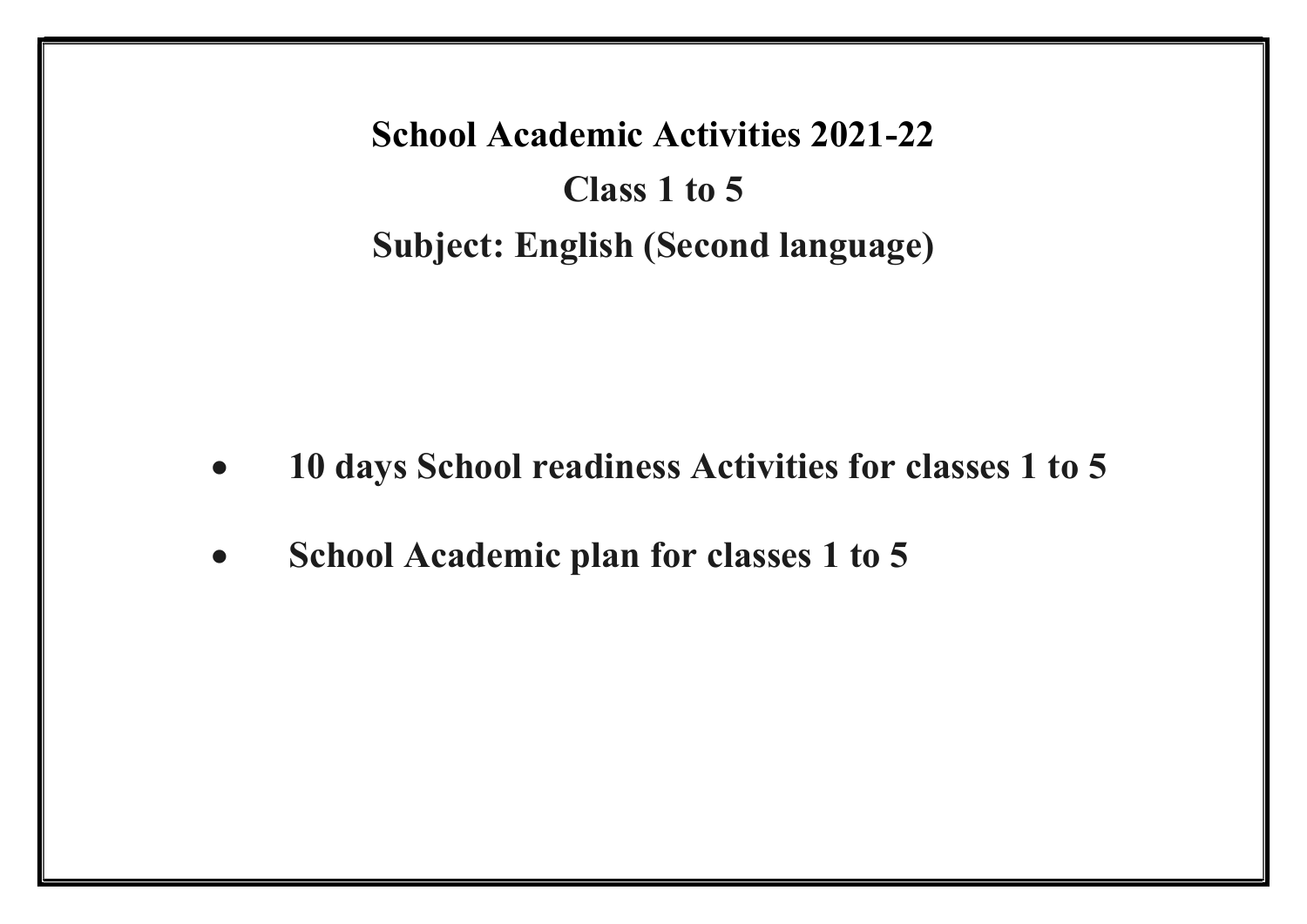- Offline classes were delayed begin due to covid19 to fill the learning gap in children's learning, Learning Outcomes have been designed based on the available period.
- To help children get adjusted to the school environment, first 10 days after classes begin, variety of school readiness activities should be planned. The suggested activities list for the same is being provided. Teachers can use the activities from the list or use any alternative activities that may be suitable for their own classes.
- Motivate all the children such that everybody participates.
- From  $11<sup>th</sup>$  to  $40<sup>th</sup>$  day,  $41<sup>st</sup>$  to  $90<sup>th</sup>$  day and  $91<sup>st</sup>$  day onwards organise activities in learning process as per the circular guidelines dated 21/10/2021.
- Organise activities in learning process in such a way that, learning phase, practise phase and assessment phases are in order.
- The activities given in the circular are advisory. Teachers can use these activities or create their own that suits their classroom / content.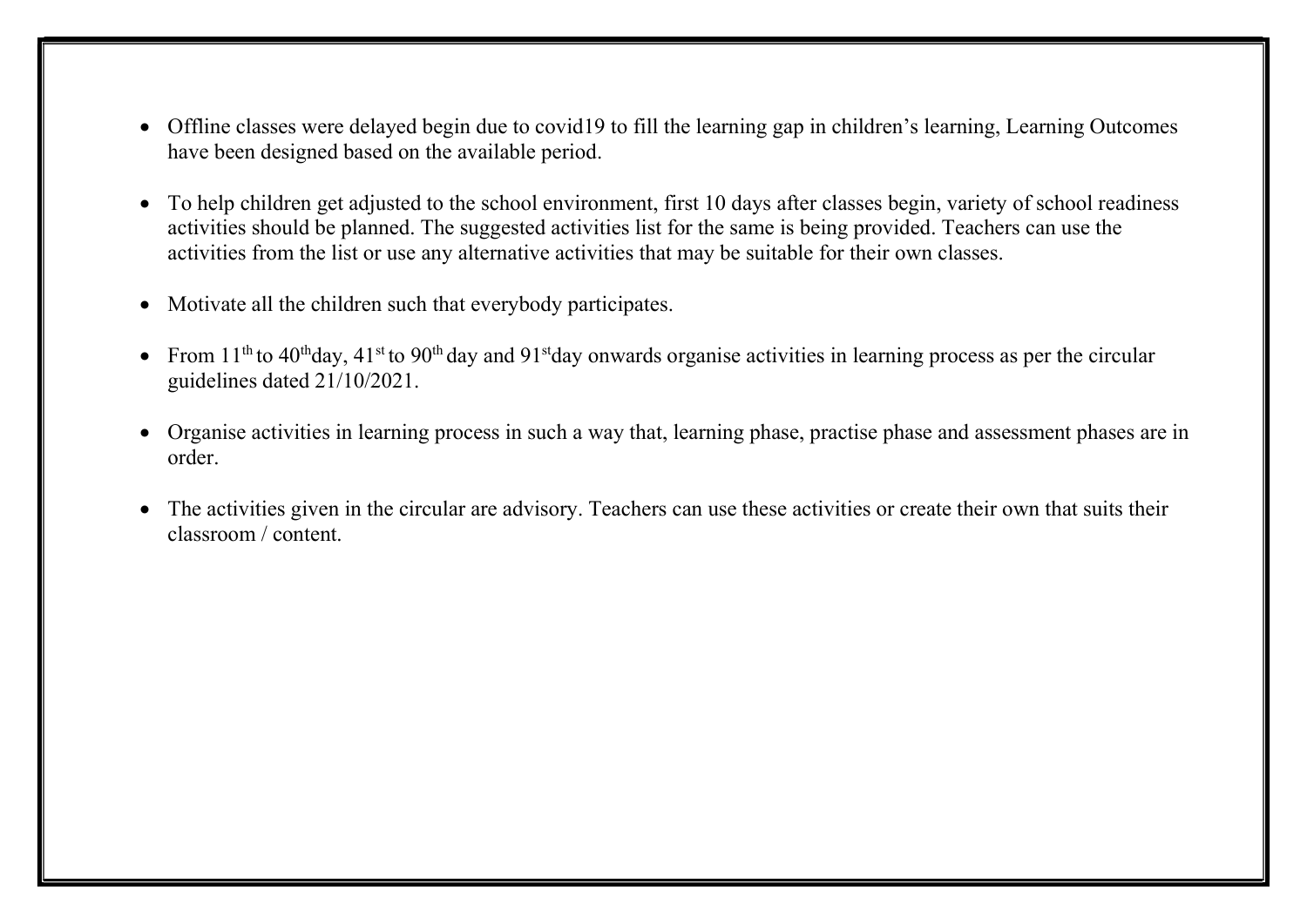## Activities for 10 Days Readiness Programme

Class-1 to 5 Subject- English (second language)

| S <sub>1</sub><br>no | <b>Activity Name</b>                                                                                                    | <b>Learning Process</b>                                                                                      | Reference/Materials                                                                                                                                                                                                                             |
|----------------------|-------------------------------------------------------------------------------------------------------------------------|--------------------------------------------------------------------------------------------------------------|-------------------------------------------------------------------------------------------------------------------------------------------------------------------------------------------------------------------------------------------------|
|                      | <b>Rhymes</b>                                                                                                           | Reciting rhymes with action and proper<br>pronunciation and rhythm (individual $\&$<br>whole class activity) | Textbooks<br>Story books<br>Library books<br>Nalikali cards<br>Radio and Tele mode<br>lessons<br>Online resources such as<br>Deeksha portal, QR codes<br>etc<br>Locally available resource<br>materials such as<br>Pictures, flashcards, charts |
|                      | Language games/indoor games and<br>outdoor games (Example Antyakshari,<br>word building, puzzles, quiz, riddles<br>etc) | Explain the rules of the selected games and<br>make them play as per the rules.                              | etc                                                                                                                                                                                                                                             |
| $\mathfrak{I}$       | Craft (colouring, drawing, design<br>formation using different materials,<br>model making, puppet making etc)           | Select simple craft activities. Guide and<br>facilitate the children to do the activities.                   |                                                                                                                                                                                                                                                 |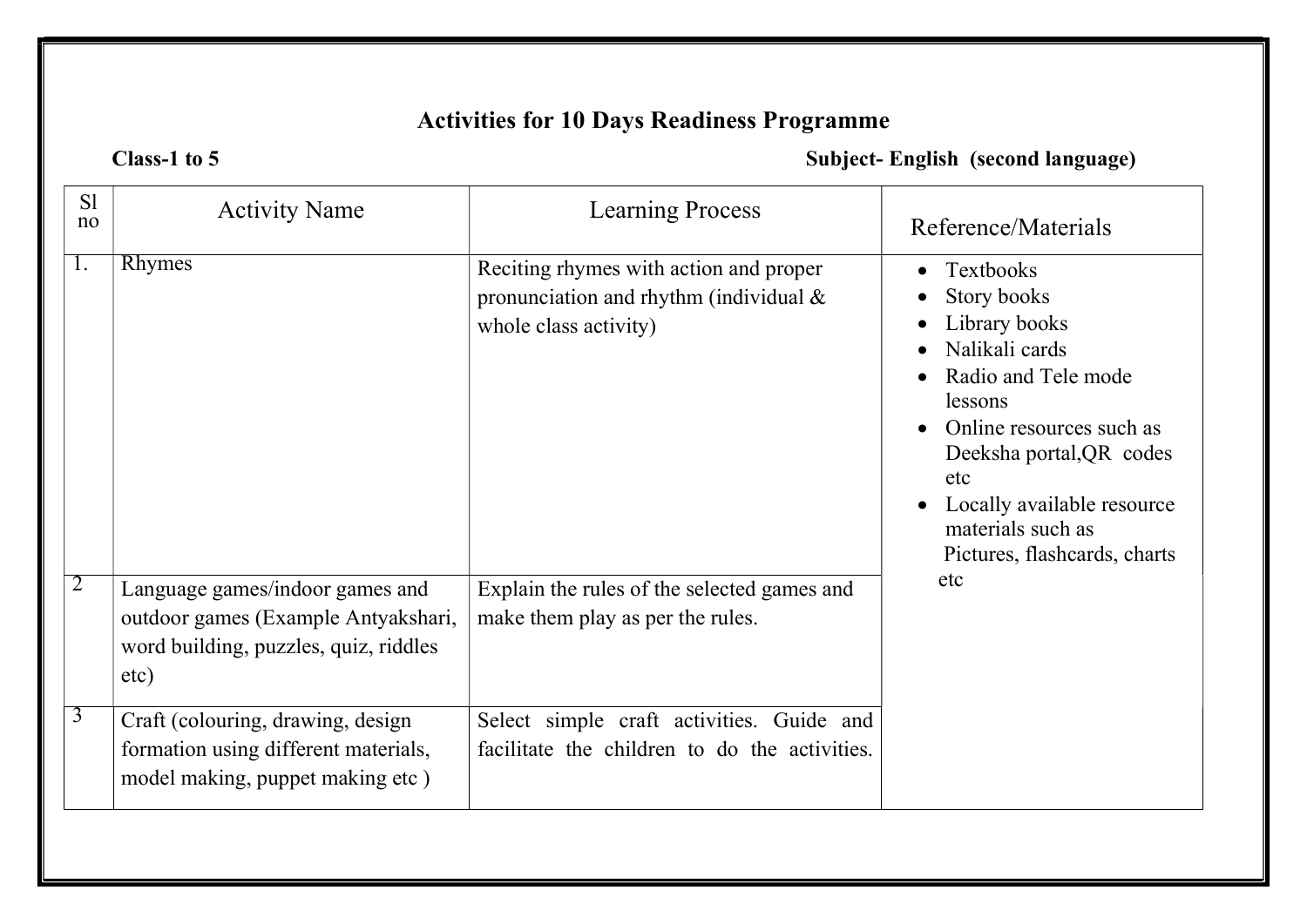|    |                                                                                                                                                                      | Display them in bulletin board/ learning<br>corner.                                                                                                                                                           |
|----|----------------------------------------------------------------------------------------------------------------------------------------------------------------------|---------------------------------------------------------------------------------------------------------------------------------------------------------------------------------------------------------------|
| 4  | Dialogues/Conversations with teacher<br>and peer /skits/mono acting/role play<br>etc                                                                                 | Introduce these activities to develop good<br>communication skills among children.                                                                                                                            |
| 5  | Story telling/story building/reading<br>story books with comprehension etc.                                                                                          | Facilitate these activities to develop the skills<br>of speaking with expression, comprehension,<br>Developing<br>values,<br>creativity<br>and<br>imagination.                                                |
| 6  | Origami                                                                                                                                                              | Conduct Simple and variety of paper folding<br>activities like making boat, purse, birds etc.to<br>develop psychomotor skills.                                                                                |
|    | Speaking activities (example- pick and<br>speak, tongue twisters, narrating day<br>to day real life experiences, asking the<br>questions and giving the answers etc. | Encourage children to speak freely and<br>confidently while participating in these<br>activities.                                                                                                             |
| 8. | Reading activities (example- letter<br>recognition, picture reading, reading<br>with purpose, reading with<br>comprehension, reading any simple<br>texts etc         | Facilitate children in guided reading, semi -<br>guided reading and independent reading using<br>different print materials such as pictures,<br>charts, cards, library books and textbooks,<br>pamphlets etc. |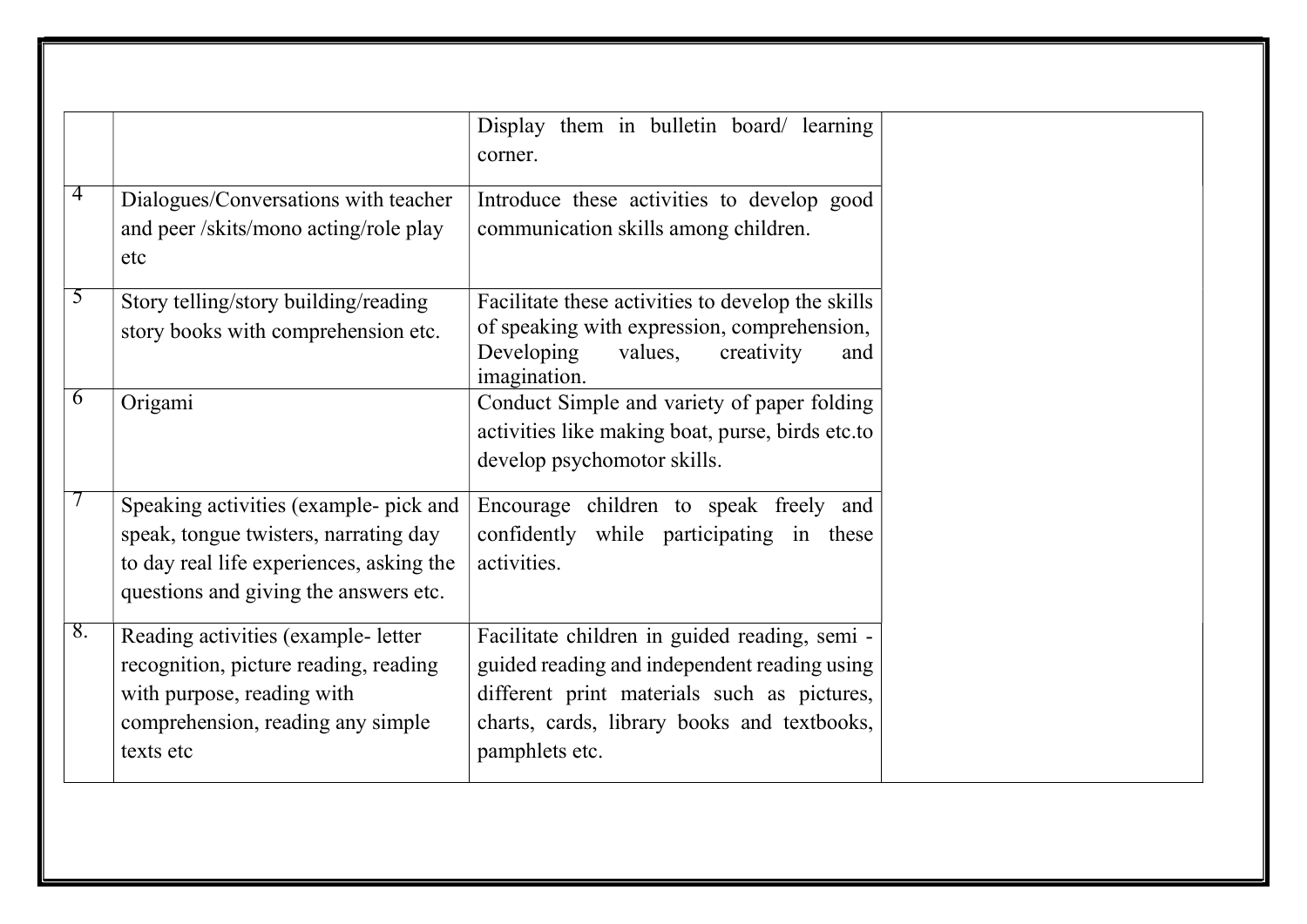|    | Pre -writing activities (example)<br>coloring, drawing, air brush activities,<br>writing on sand, tracing curves and<br>strokes etc.                                                                                                                      | Facilitate variety of pre-writing activities to<br>develop fine motor skills and eye-hand co-<br>ordination for the beginners. Teacher should<br>monitor children with respect to correct<br>sitting posture while writing, holding writing<br>materials etc.                                                         |  |
|----|-----------------------------------------------------------------------------------------------------------------------------------------------------------------------------------------------------------------------------------------------------------|-----------------------------------------------------------------------------------------------------------------------------------------------------------------------------------------------------------------------------------------------------------------------------------------------------------------------|--|
| 10 | Writing activities (example-join the<br>dots and complete the picture, puzzles,<br>tracing letters and words, word grid,<br>writing sentences using substitutional<br>table, writing answers to the given<br>questions, writing simple paragraphs<br>etc. | Conduct these activities to develop various<br>writing skills such as good handwriting,<br>legibility, clarity in writing, purposive<br>writing. Teacher should monitor children's<br>writing with respect to following proper<br>shape, size, direction, spacing (spacing<br>between the letters, words, sentences). |  |

Note for the teachers:- Above activities are common for class1-5 and suggestive for teachers .Teachers should select and plan age appropriate and class appropriate activities as per the requirements of their class. Teacher should identify the learning levels of the children at entry level and plan alternative activities to fill the learning gaps.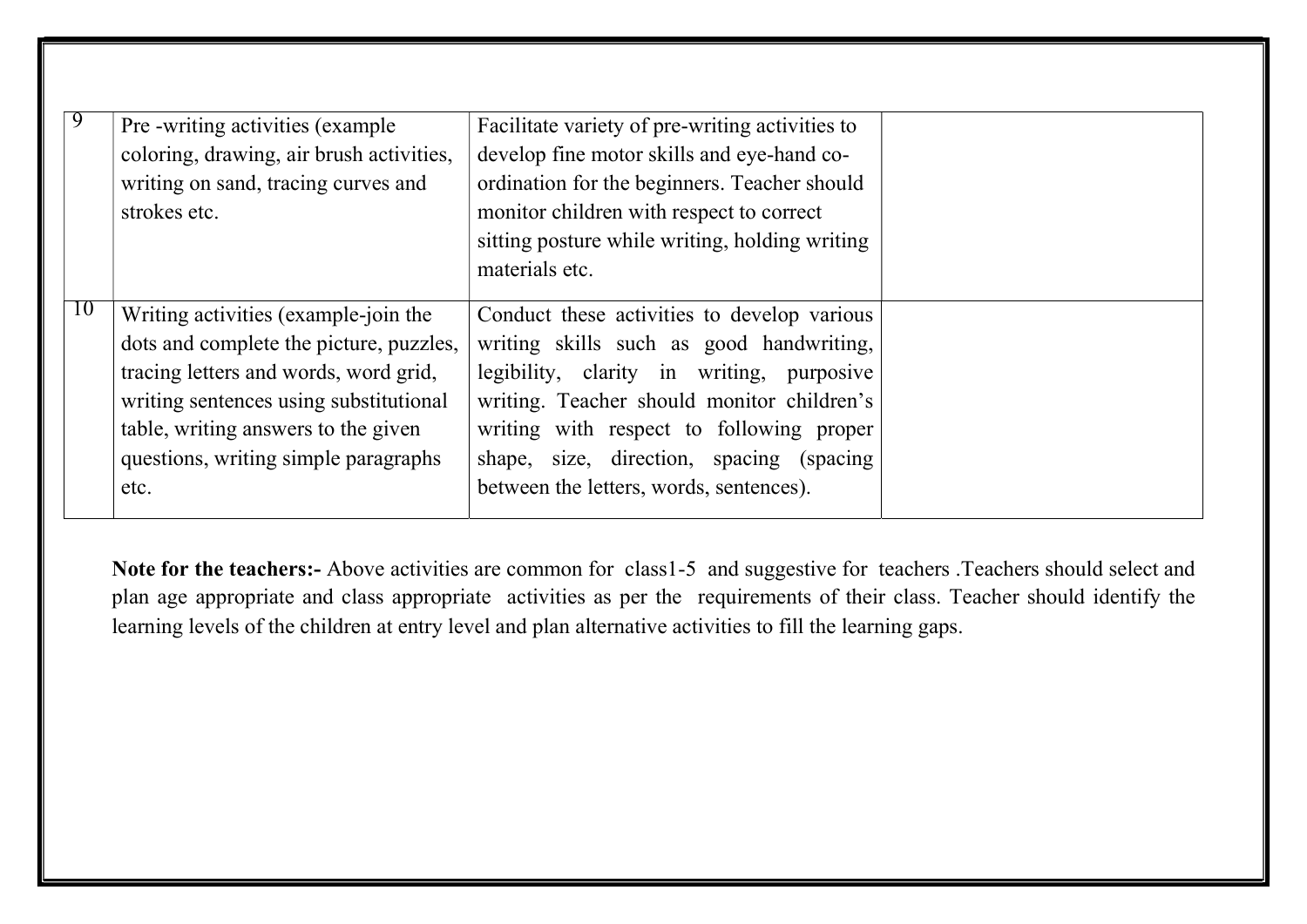## Learning outcomes:

- Understands simple greetings and instructions in English.
- Recites Rhymes with actions.
- Names objects around them and writes A -Z
- Talks about self and pictures, using English and local language.
- Read 3-4 letter words with guidance.

#### 1st Standard English (Second Language)

| SI.<br>$\bf{no}$ | Content / title                                                  | <b>Learning Process</b>                                                                                                                                                                                                                                                                                                                                                                                                                                                                                                                                                                                                                                          | Learning<br>outcome to be<br>achieved                                          |
|------------------|------------------------------------------------------------------|------------------------------------------------------------------------------------------------------------------------------------------------------------------------------------------------------------------------------------------------------------------------------------------------------------------------------------------------------------------------------------------------------------------------------------------------------------------------------------------------------------------------------------------------------------------------------------------------------------------------------------------------------------------|--------------------------------------------------------------------------------|
| 1.               | Unit 1. Fruits<br>Unit 4. Parts of the body<br>Unit 5. My school | Use simple rhymes like, "Good morning good morning, good morning  <br>$\star$<br>to you, good morning, good morning, how are you"<br>* Happy birthday song.<br>* Show some video clippings on conversations that starts with<br>greetings and ask the learners to follow the same. Ex: Good morning,<br>ma'am/sir/dad/mom/friend etc.<br>* Make them to watch some videos related to festival greetings. Ex:<br>Happy Ugadi/ Eid Mubarak/Happy New Year/ Merry Christmas.<br>* Show Greeting cards and read the content.<br>* Use simple TPR activities in the classroom like Stand up, sit<br>turn round etc where the learners can understand the<br>down, and | <b>Understands</b><br>simple<br>greetings<br>and<br>instructions<br>in English |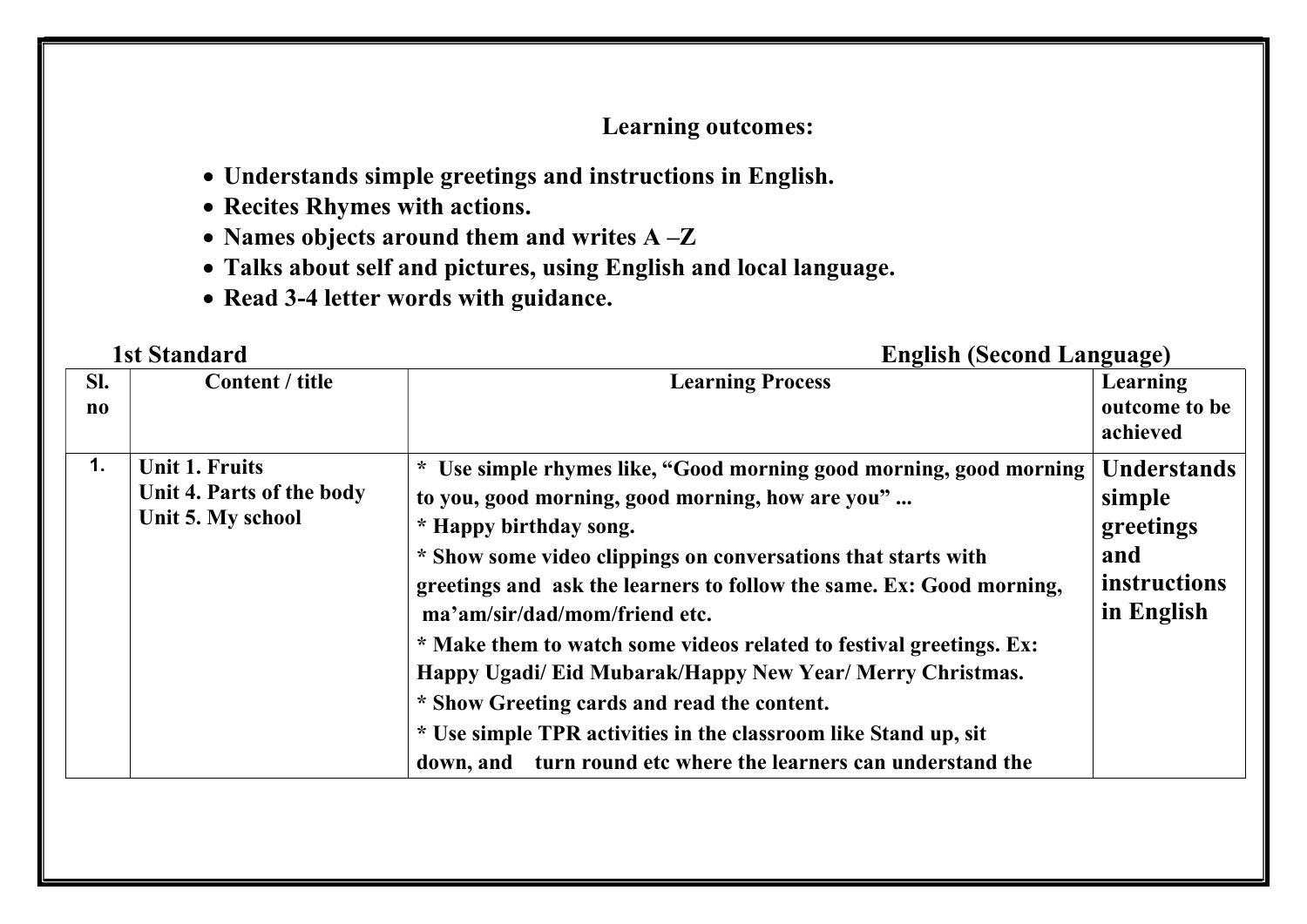| 2. | <b>Unit 1. Fruits</b><br><b>Unit 3. Animals, Birds</b><br>Unit, and Insects.<br>Unit 4. Parts of the body.<br>Unit 5. My School Unit 6. | instructions in English. (Instructions should be in English and use<br>local language wherever necessary)<br>* Use textbook activities given in page no. 22,58,61,73 in the textbook.<br>* Demonstrate rhymes with actions and encourage learners to<br>follow the teacher.<br>* Explain the meaning of rhymes in the local language as it helps them<br>to understand the meaning, make actions and improve their                                                                         | <b>Recites</b><br><b>Rhymes</b><br>with actions                 |
|----|-----------------------------------------------------------------------------------------------------------------------------------------|--------------------------------------------------------------------------------------------------------------------------------------------------------------------------------------------------------------------------------------------------------------------------------------------------------------------------------------------------------------------------------------------------------------------------------------------------------------------------------------------|-----------------------------------------------------------------|
|    | Family<br><b>Unit 10. Numbers</b>                                                                                                       | vocabulary.<br>* Play some simple recorded (audio/video) rhymes in the class.<br>* Allow the children to enjoy the rhymes by singing and dancing in<br>groups.<br>* Ask the learners to recite / sing the rhyme independently.<br>Teacher will be the guide/facilitator.<br>* Use the textbook activities given in page number $18, 30, 47, 57, 62, 70,$<br>86,142                                                                                                                         |                                                                 |
| 3. | <b>Letter of Alphabet</b><br><b>Unit 1. Fruits</b><br><b>Unit 2. Vegetables</b><br>Unit 3. Animals, Birds, and<br><b>Insects</b>        | * Show flashcards of big and small alphabets.<br>* Provide the flashcards and facilitate the activity of matching the<br>capital letters with the small letters. Demonstrate the sounds of each<br>letter and help the learners to recognize the letter and it's sound using<br>games/jumbled words/flashcards/ other such activities.<br>* Make use of the things available in classroom environment and<br>ask the learners to identify / name them in local language and in<br>English. | <b>Names</b><br>objects<br>around<br>them and<br>writes $A - Z$ |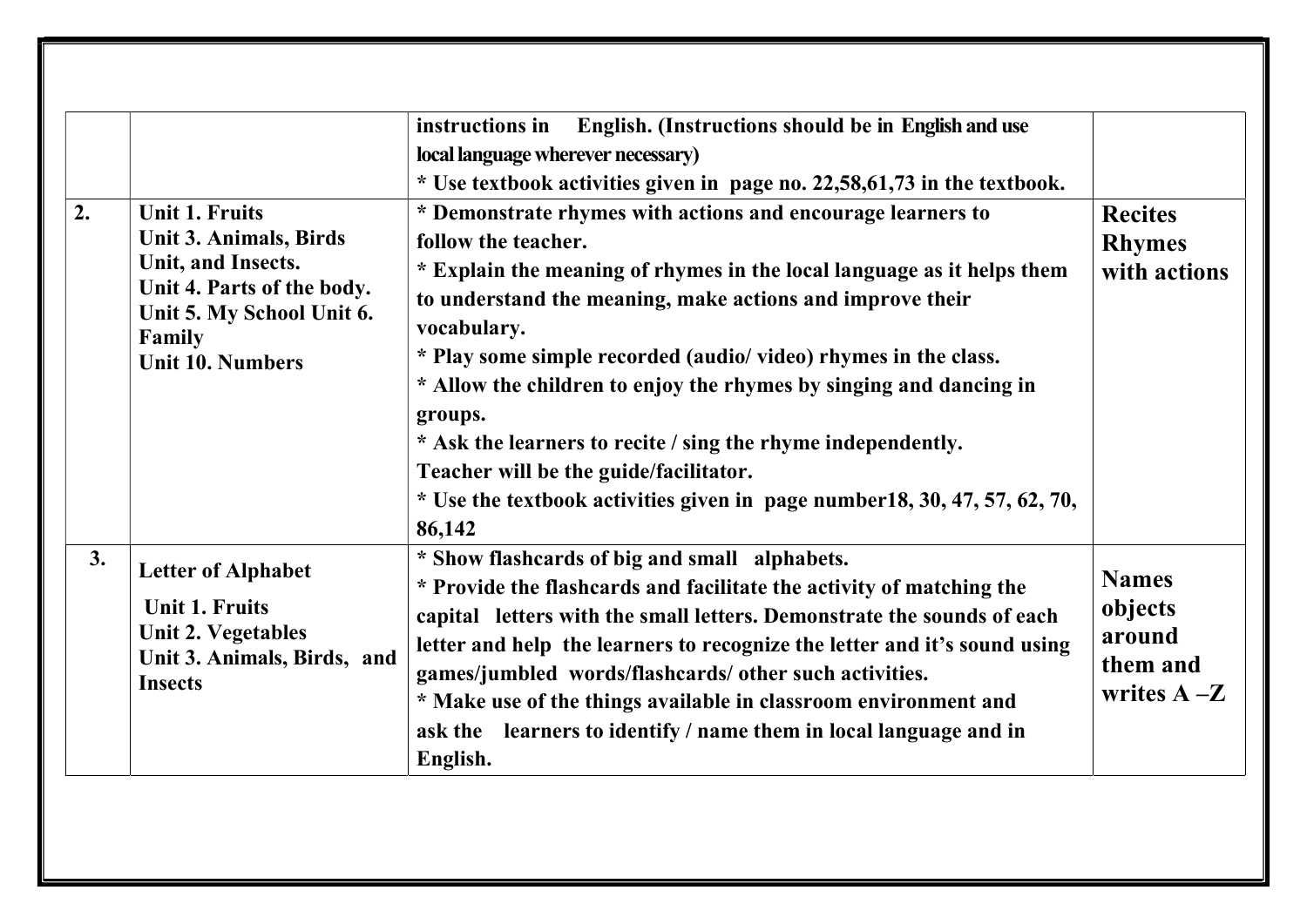| For example: Door, window, wall, black board, fan, light, watch,          |
|---------------------------------------------------------------------------|
| table, chair etc.                                                         |
| * Show the children things around them and ask them to name               |
| them in local language and in English.                                    |
| Ex: Sun/Sky/Tree/Flower/ Flagpole/ Notice Board etc.,                     |
| <b>Game: SELECT THE FRUIT AND COLLECT THE NAME</b>                        |
| * Divide the class into two groups. Give a set of picture cards of fruits |
| to group 1 and the names of the fruits written on flash cards to group    |
| 2. When a child from group 1 shows the Picture card by saying that        |
| fruit name aloud, then the child from group 2 should show the correct     |
| Name card of that fruit.                                                  |
| * This game will continue till all the children get their turn.           |
| * Teacher will ask the children to write the names of the fruits and      |
| read it aloud.                                                            |
| * Ask the learners to trace it on their worksheets.                       |
| * Allow them to write alphabets/words independently in the                |
| notebook /on the wall slates.                                             |
| * Engage the learners to draw pictures of fruits/animals/any object       |
| etc and label them. Read out the labels aloud in the class.               |
| * Use the textbook activities given in page number1 to 17, 41 to 44.      |
|                                                                           |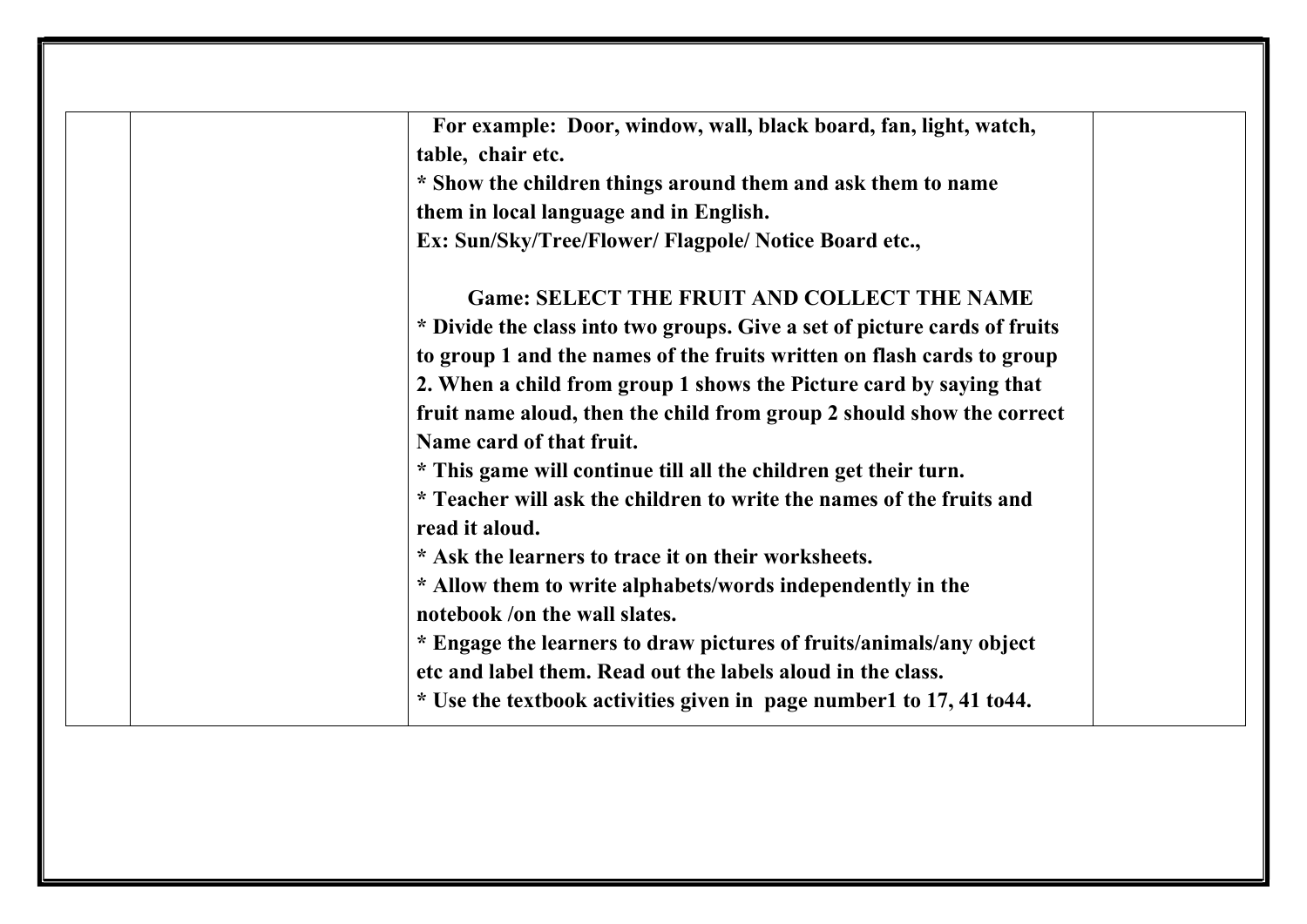| $\overline{4}$ . | Unit 2.<br><b>Vegetables</b><br><b>Unit 3. Animals, Birds</b><br>and Insects<br>Unit 4. Parts of the body<br>Unit 6. Family | * Show videos on self-introduction. Conduct short speaking sessions<br>where each learner describes his/ her favourite game, fruit, animal,<br>bird, person, place, food, colour etc in 1-3 sentences.<br><b>Game: Pick and speak</b><br>* Write down chits with topics like cat, dog, cow, crow, pigeon,<br>peacock, idly, poori, chocolate, ice cream etc. Put them in a bowl, ask<br>the learner to pick a chit from the bowl and talk two-three sentences<br>about it in their mother tongue and in English. Make sure that all<br>children in the class have participated.<br>* Play games where learners introduce themselves to each other in pairs<br>or groups and conduct short speaking sessions where each learner<br>describes about his/her family.<br><b>Game: Passing the ball</b><br>* Make the children to sit in a circle. Play the music and ask the<br>children to pass the ball. When the music stops, ball movement also<br>stops. The child who has the ball in his/her hand should introduce<br>him/herself by telling his/her name, father's name, mother's name. This<br>will continue till all the children get their turn.<br>* Use the activities given in page numbers. 34,35,50,51,60,87 in the<br>textbook. | <b>Talks about</b><br>self and<br>pictures,<br>using<br><b>English and</b><br>local<br>language |
|------------------|-----------------------------------------------------------------------------------------------------------------------------|----------------------------------------------------------------------------------------------------------------------------------------------------------------------------------------------------------------------------------------------------------------------------------------------------------------------------------------------------------------------------------------------------------------------------------------------------------------------------------------------------------------------------------------------------------------------------------------------------------------------------------------------------------------------------------------------------------------------------------------------------------------------------------------------------------------------------------------------------------------------------------------------------------------------------------------------------------------------------------------------------------------------------------------------------------------------------------------------------------------------------------------------------------------------------------------------------------------------------------------------|-------------------------------------------------------------------------------------------------|
| 5.               | Unit 3. Animals, Birds, and                                                                                                 | * Show flashcards of words with pictures and ask the learners to                                                                                                                                                                                                                                                                                                                                                                                                                                                                                                                                                                                                                                                                                                                                                                                                                                                                                                                                                                                                                                                                                                                                                                             | Read 3-4                                                                                        |
|                  | <b>Insects</b>                                                                                                              | follow the teacher in the beginning. Later make them to read with the                                                                                                                                                                                                                                                                                                                                                                                                                                                                                                                                                                                                                                                                                                                                                                                                                                                                                                                                                                                                                                                                                                                                                                        | letter words                                                                                    |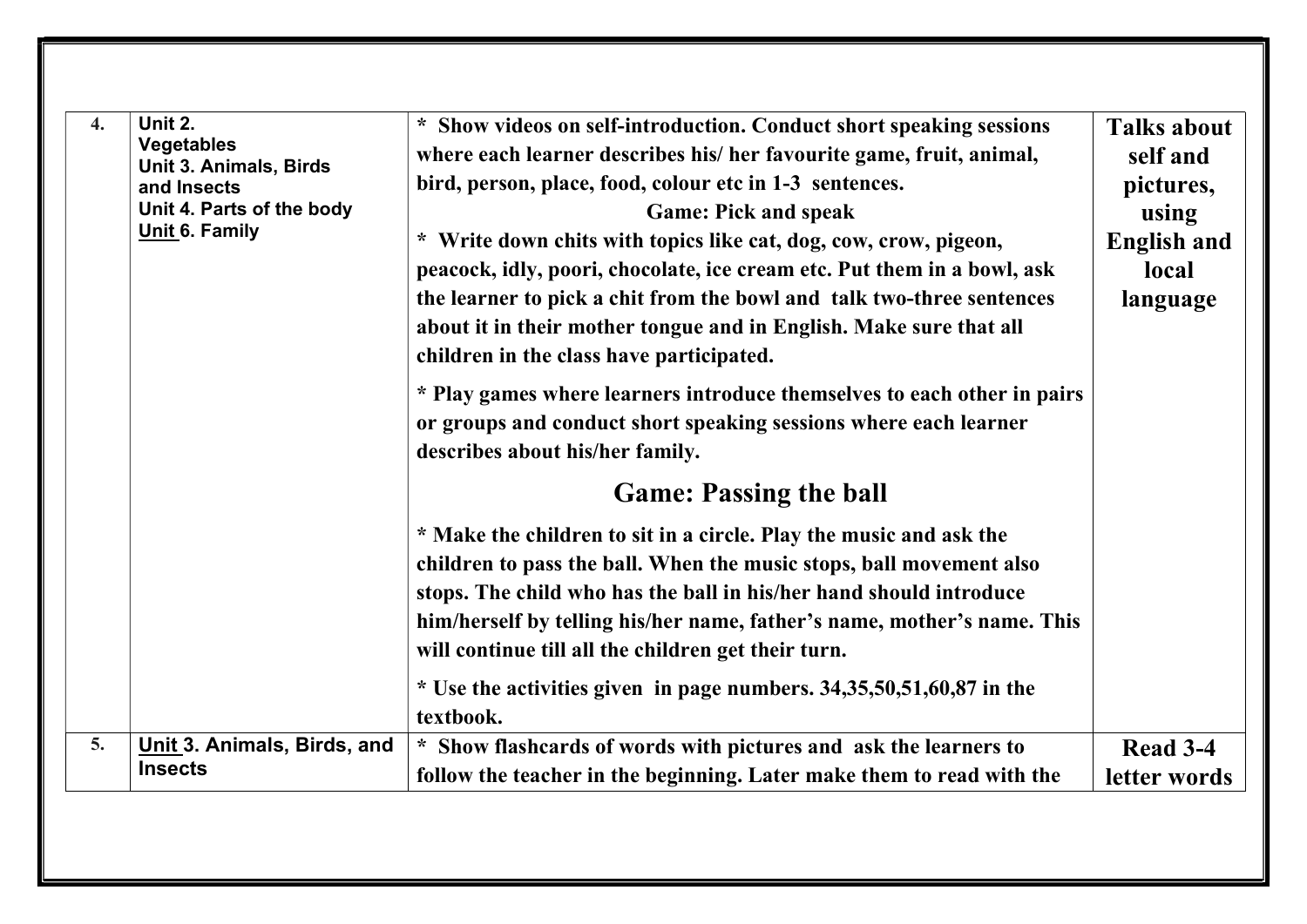| <b>Unit 5. My School</b>   | guidance of the teacher/ in a peer group, finally allow them to read  | with     |
|----------------------------|-----------------------------------------------------------------------|----------|
| Unit 7. Shapes and colours | independently.                                                        | guidance |
| Unit 8. Good habits.       | * Game: Look, say and paste.                                          |          |
|                            | * Collect the Picture cards of animals, birds, fruits, vegetables and |          |
|                            | Name cards                                                            |          |
|                            | * Select a theme / day                                                |          |
|                            | Ex: Monday: Fruits Day, Tuesday: Vegetables Day, Wednesday:           |          |
|                            | birds' day, Thursday: Animals day, Friday: eatables day,              |          |
|                            | Saturday: colours day.                                                |          |
|                            | * Paste the pictures of (fruits vegetables/birds/animals/eatables     |          |
|                            | /colours) on the classroom wall.                                      |          |
|                            | * Ask the children to pick the correct names and label them on the    |          |
|                            | pictures.                                                             |          |
|                            | *Use related activities in the text book given in page numbers        |          |
|                            | 40, 45, 69, 75, 96, 110.                                              |          |

Note: All the activities discussed in this literature are suggestive and are mapped to achieve the learning outcomes of English language (SL) from class 1 to 5 for the current academic year 2021-22. Teachers has autonomy to create many such activities and learning materials along with these activities and ensure quality learning.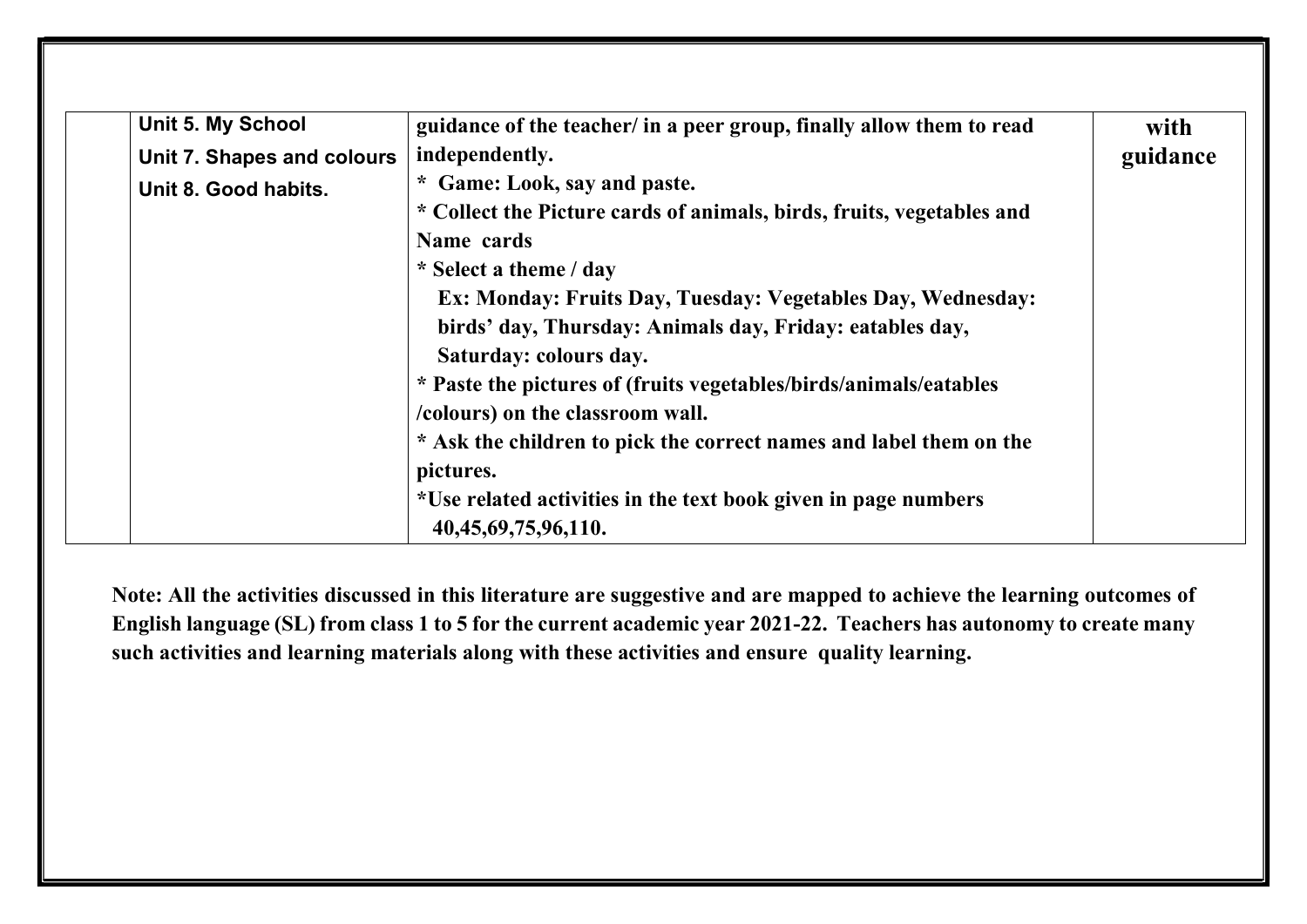# Learning outcomes

- Understands short stories and poems.
- Reads letters, words & short sentences.
- Expresses views about stories, poems and day to day life activities.
- Creates stories, poems based on imagination.
- Practice writing with guidance.

## Class- 2 English (Second Language)

| SI.<br>$\bf{no}$ | Content / title             | <b>Learning Process</b>                                                       | Learning<br>outcome to be<br>achieved |
|------------------|-----------------------------|-------------------------------------------------------------------------------|---------------------------------------|
| 1.               | Unit 1. My House            | * Narrate the simple stories in English and ask some questions related to it. | <b>Understands</b>                    |
|                  | Unit 2. Food                | * Use the story picture charts and ask the children to create their own story | short stories                         |
|                  | <b>Unit 3. Dress</b>        | using those pictures.                                                         | and poems                             |
|                  | <b>Unit 4. Relationship</b> | * With the help of pictures ask them to create a story and narrate in groups  |                                       |
|                  | Unit 5. Hygiene             | individual.<br>or                                                             |                                       |
|                  | Unit 7. Weather             | * Make them to listen to audios on simple stories and ask them to narrate in  |                                       |
|                  | <b>Unit 8. Festivals</b>    | the groups/ individual.                                                       |                                       |
|                  |                             | * Demonstrate simple rhymes with actions and encourage learners to            |                                       |
|                  |                             | follow her/him.                                                               |                                       |
|                  |                             | * Explains the meaning of the rhymes in local language and helps them to      |                                       |
|                  |                             | identify common words.                                                        |                                       |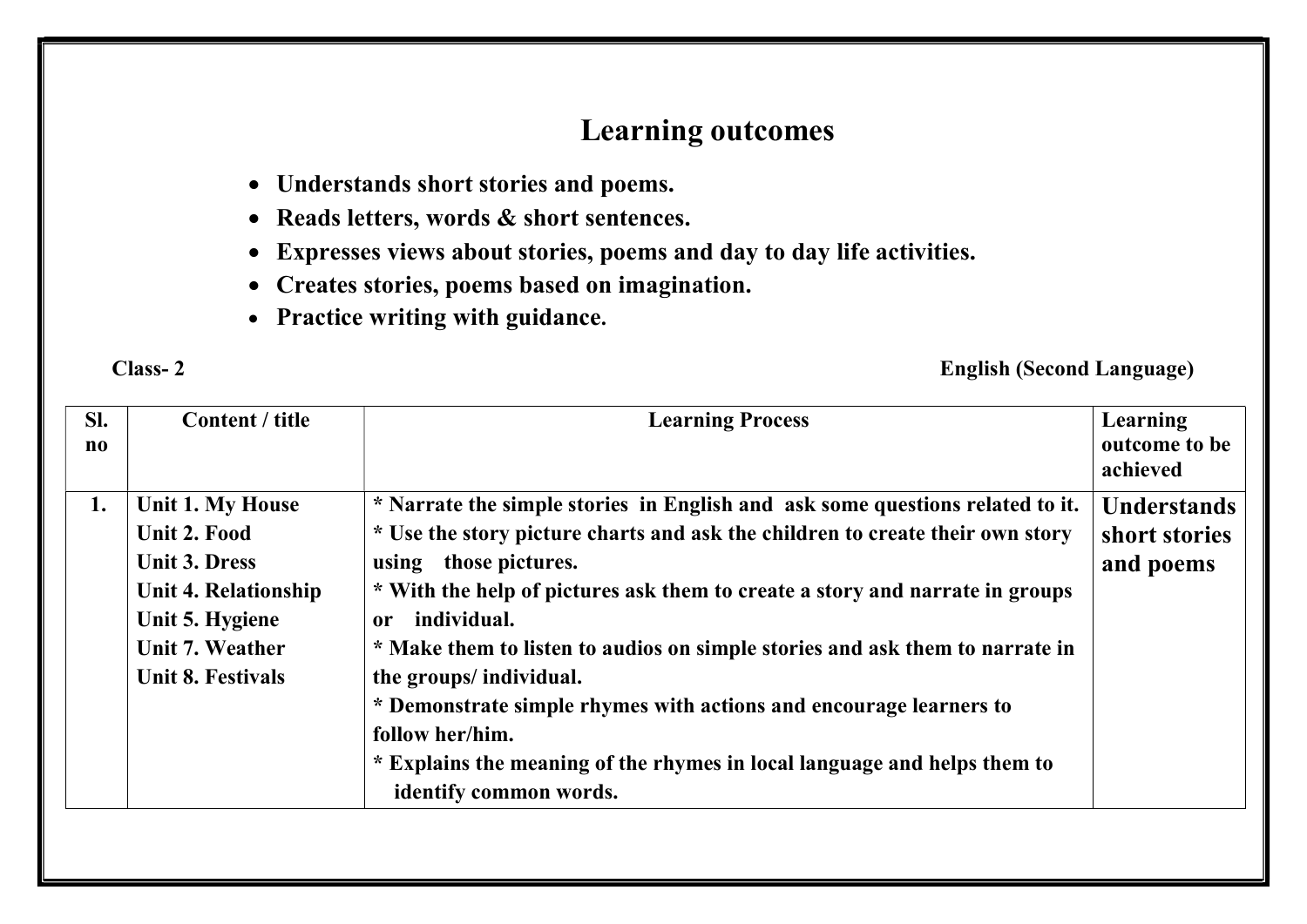| 2. | Unit2. Food<br><b>Unit 3. Dress</b><br><b>Unit 8. Festivals</b>                                                                                                                   | * Use textbook activities given in page numbers<br>3,9,14,15,17,25,34,49,52,58,60,64,67,68,69,77,78,88,89<br>* Show flashcards of big and small alphabets.<br>* Provide the flash cards and facilitate the activity of matching the capital<br>letters with the small letters. Demonstrate the sounds of each letter and<br>help the learners to recognize the letter and it's sound using games/jumbled<br>words/flashcards/ other such activities.<br>* Provide the flash cards with pictures and words, ask the learners to<br>read in group and independently.<br>* Collect the printed materials like wrappers, cartoon story cards and<br>make the children to identify and read the words and sentences with<br>comprehension.<br>* Use textbook activities given in page numbers 2,4,23,24,28,96,98 | <b>Reads</b><br>letters,<br>words $\&$<br>short<br>sentences                              |
|----|-----------------------------------------------------------------------------------------------------------------------------------------------------------------------------------|-------------------------------------------------------------------------------------------------------------------------------------------------------------------------------------------------------------------------------------------------------------------------------------------------------------------------------------------------------------------------------------------------------------------------------------------------------------------------------------------------------------------------------------------------------------------------------------------------------------------------------------------------------------------------------------------------------------------------------------------------------------------------------------------------------------|-------------------------------------------------------------------------------------------|
| 3. | Unit 1. My House<br>Unit 2. Food<br><b>Unit 4. Relationship</b><br>Unit 5. Hygiene<br>Unit 6. Time<br><b>Unit 7. Weather</b><br><b>Unit 8. Festivals</b><br><b>Unit 9. Sports</b> | * Play picture reading games to help learners to describe pictures in their<br>own words and express their views on it.<br>* Provide suitable printed materials of story cards with pictures/poems with<br>pictures, news papers and educational magazines. Allow the children to<br>read aloud in groups and ask them to deliver their views about the given<br>content in two or three sentences. Make sure that all the children in the<br>class will get their turn.<br>* Use textbook activities given in page numbers.<br>8, 20, 21, 39, 40, 42, 44, 46, 47, 74, 79, 81, 91, 93, 95, 106, 117, 119                                                                                                                                                                                                    | <b>Expresses</b><br>views about<br>stories,<br>poems and<br>day to day<br>life activities |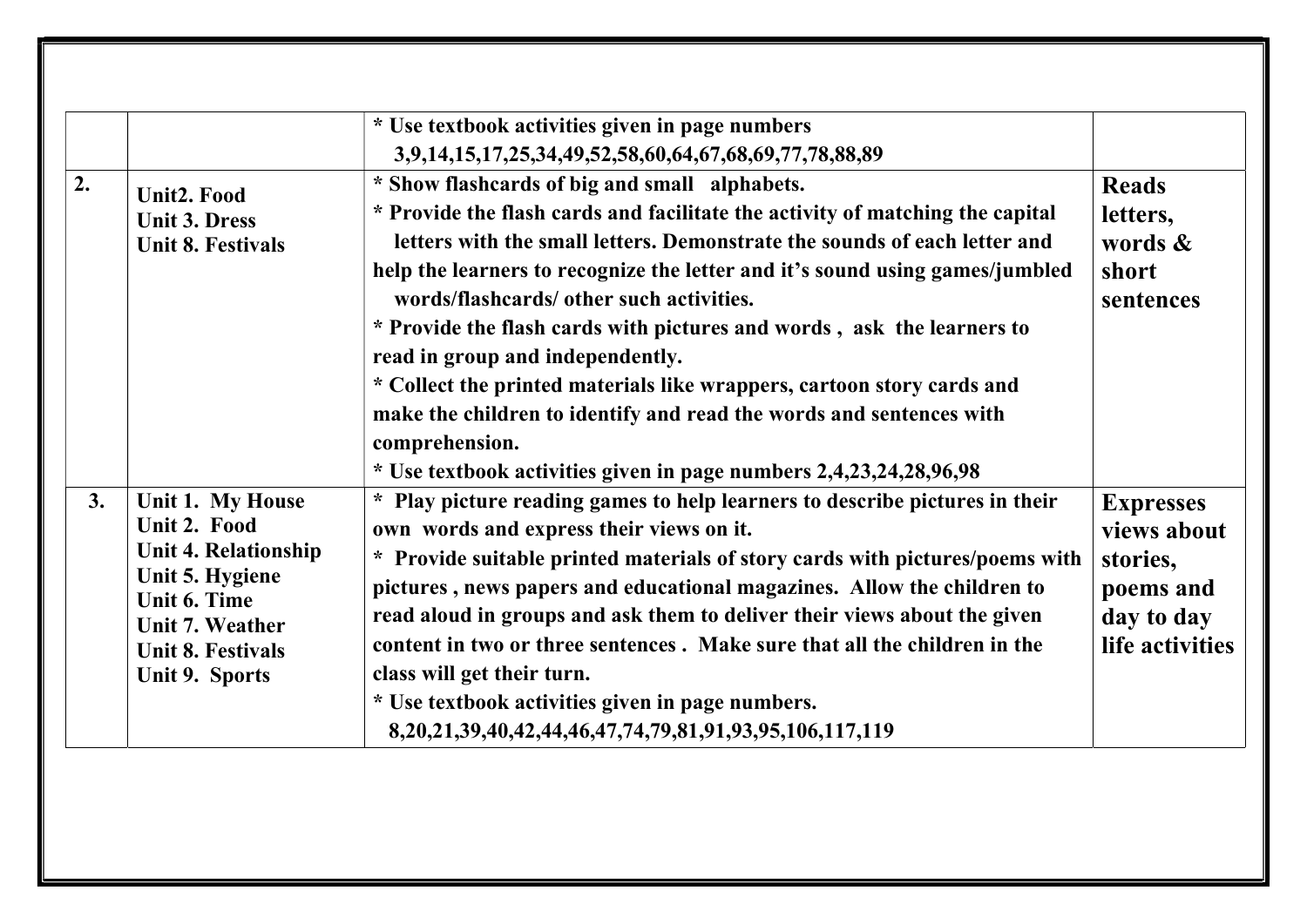| 4. | Unit 1. My House | * To enable the skills related to imagination teacher will narrate the half | <b>Creates</b> |
|----|------------------|-----------------------------------------------------------------------------|----------------|
|    |                  | part of the story, ask the children to develop and narrate the reaming part | stories,       |
|    |                  | of the story based on their imagination.                                    | poems based    |
|    |                  | * Give some rhyming words and encourage the children to cook a new          | <b>on</b>      |
|    |                  | rhyme by using the given rhyming words on their own.                        | imagination    |
|    |                  | * Narrate a story and engage learners in a discussion to express their      |                |
|    |                  | opinion on a particular situation in the story/characters.                  |                |
|    |                  | * Game:                                                                     |                |
|    |                  | 1) Divide the class in to two groups A and B.                               |                |
|    |                  | 2) Write a sentence on the board Example: One day the Lion, king of the     |                |
|    |                  | forest was hungry.                                                          |                |
|    |                  | 3) Ask group "A" to develop the next sentence which will continue the       |                |
|    |                  | story.                                                                      |                |
|    |                  | (Teacher will write the sentence on the board)                              |                |
|    |                  | 4) Next turn will be from the group "B". (Teacher will write the next       |                |
|    |                  | sentence)                                                                   |                |
|    |                  | 5) Follow the same steps till the end of the story.                         |                |
|    |                  | 6) Finally children will be able to cook a new story based on their         |                |
|    |                  | imagination.                                                                |                |
|    |                  | * Narrate a story and engage the children in a discussion to enhance their  |                |
|    |                  | comprehensive ability and imagination on a particular situation/characters. |                |
|    |                  | * Use textbook activities given in page number 14.                          |                |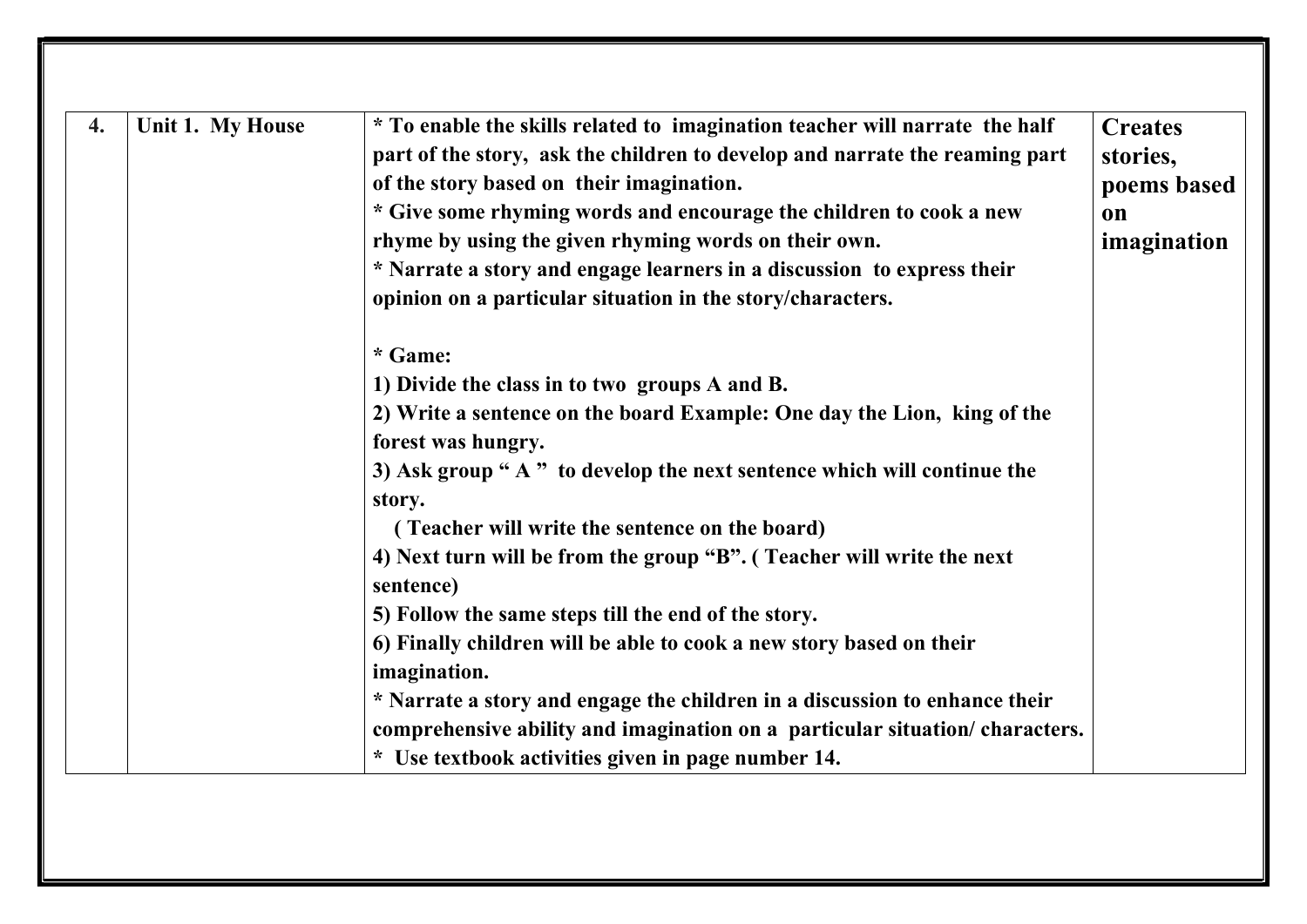| 5. | <b>Unit1. My House</b><br><b>Unit 3. Dress</b><br>Unit 5. Hygiene<br>Unit 7. Weather<br>Unit 9. Sports<br><b>Unit10. Professions</b> | * Use flashcards/charts/wrappers/ any relevant authentic materials. Ask the<br>children to read by using the phonic sounds and insist them to write down in<br>the worksheets/notebooks/wall slates with correct spelling, punctuation<br>marks.<br>* Make sure that children are sitting in a right posture while writing and<br>also observe and guide the children with respect to the shape of the letters,<br>size, correct pattern of the writing letters and space between the words and<br>sentences.<br>* Use textbook activities given in page numbers-<br>13, 32, 35, 48, 63, 83, 87, 114, 115, 130 | <b>Practice</b><br>writing with<br>guidance |
|----|--------------------------------------------------------------------------------------------------------------------------------------|----------------------------------------------------------------------------------------------------------------------------------------------------------------------------------------------------------------------------------------------------------------------------------------------------------------------------------------------------------------------------------------------------------------------------------------------------------------------------------------------------------------------------------------------------------------------------------------------------------------|---------------------------------------------|
|----|--------------------------------------------------------------------------------------------------------------------------------------|----------------------------------------------------------------------------------------------------------------------------------------------------------------------------------------------------------------------------------------------------------------------------------------------------------------------------------------------------------------------------------------------------------------------------------------------------------------------------------------------------------------------------------------------------------------------------------------------------------------|---------------------------------------------|

Note: All the activities discussed in this literature are suggestive and are mapped to achieve the learning outcomes of English language (SL) from class 1 to 5 for the current academic year 2021-22. Teachers has autonomy to create many such activities and learning materials along with these activities and ensure quality learning.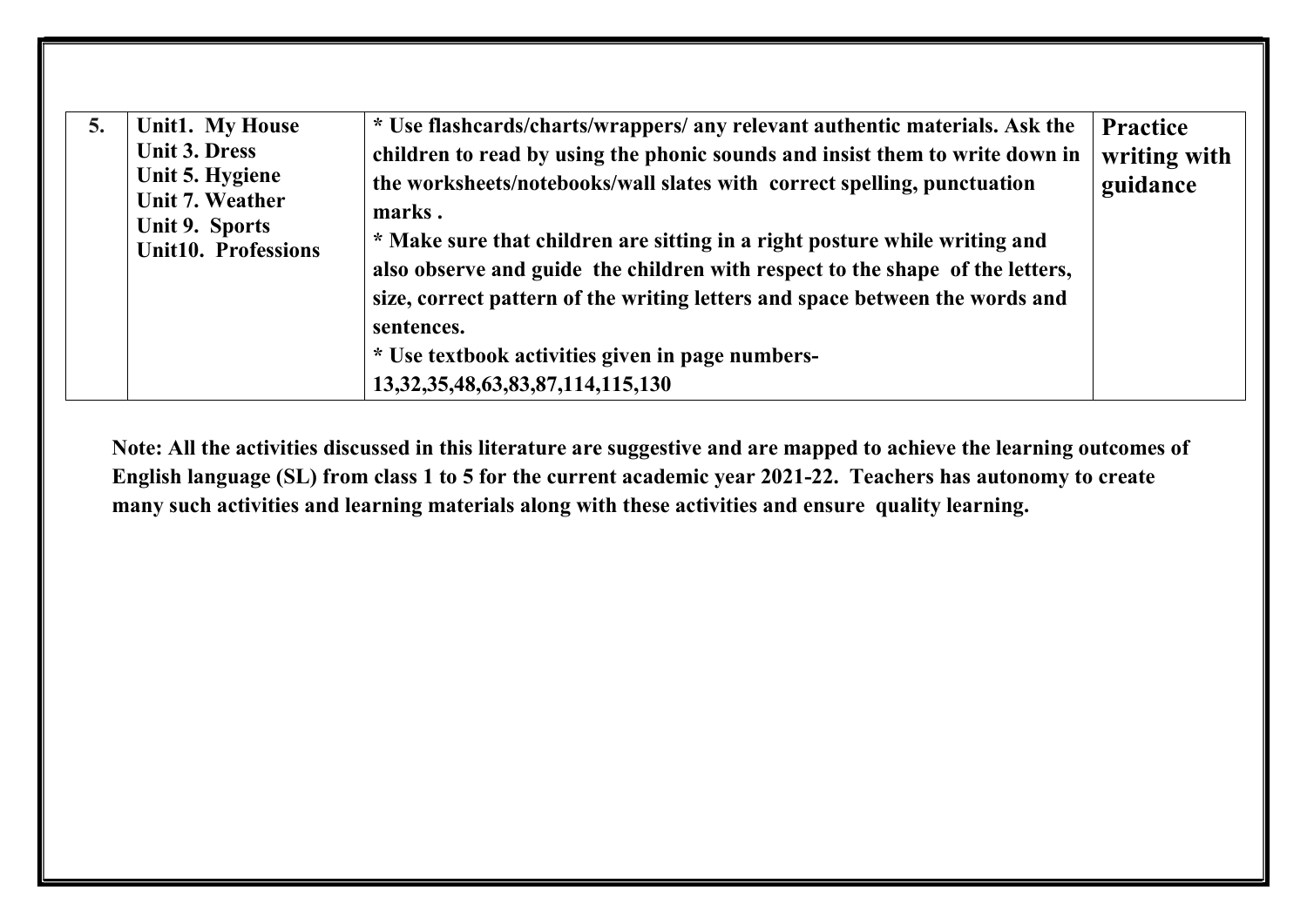## Learning outcomes

- Recites poems and rhymes with expressions.
- Reads short stories, classroom walls, posters and charts.
- Write short sentences with guidance.
- Speaks few sentences independently in English.
- Talks about celebrations, surroundings, sports, feeling and emotions.

## Class- 3 English (Second language)

| SI.<br>$\bf{no}$ | Content / title                                                                                                                                     | <b>Learning Process</b>                                                                                                                                                                                                                                                                                                                                                                                                                                                           | Learning<br>outcome to be<br>achieved                     |
|------------------|-----------------------------------------------------------------------------------------------------------------------------------------------------|-----------------------------------------------------------------------------------------------------------------------------------------------------------------------------------------------------------------------------------------------------------------------------------------------------------------------------------------------------------------------------------------------------------------------------------------------------------------------------------|-----------------------------------------------------------|
| 1.               | Unit 1. Green<br>Wood.<br>Unit 2. Head<br>shoulder knees and<br>toes.<br>Unit 3.<br><b>Celebrations</b><br>Unit 7. Keep fit.<br>Unit 8. Let's play. | * Demonstrate rhymes with actions and encourage the learners to<br>follow him/her.<br>* Explain the meaning of rhymes in local language so that it helps<br>them to understand the meaning, make actions and improve their<br>vocabulary.<br>* Play some simple recorded (audio/video) rhymes in class.<br>* Allow the children to enjoy the rhymes by singing dancing in<br>groups/pairs.<br>* Select the rhymes from the textbooks given in page numbers<br>10,27,76,84,95,103. | <b>Recites poems</b><br>and rhymes<br>with<br>expressions |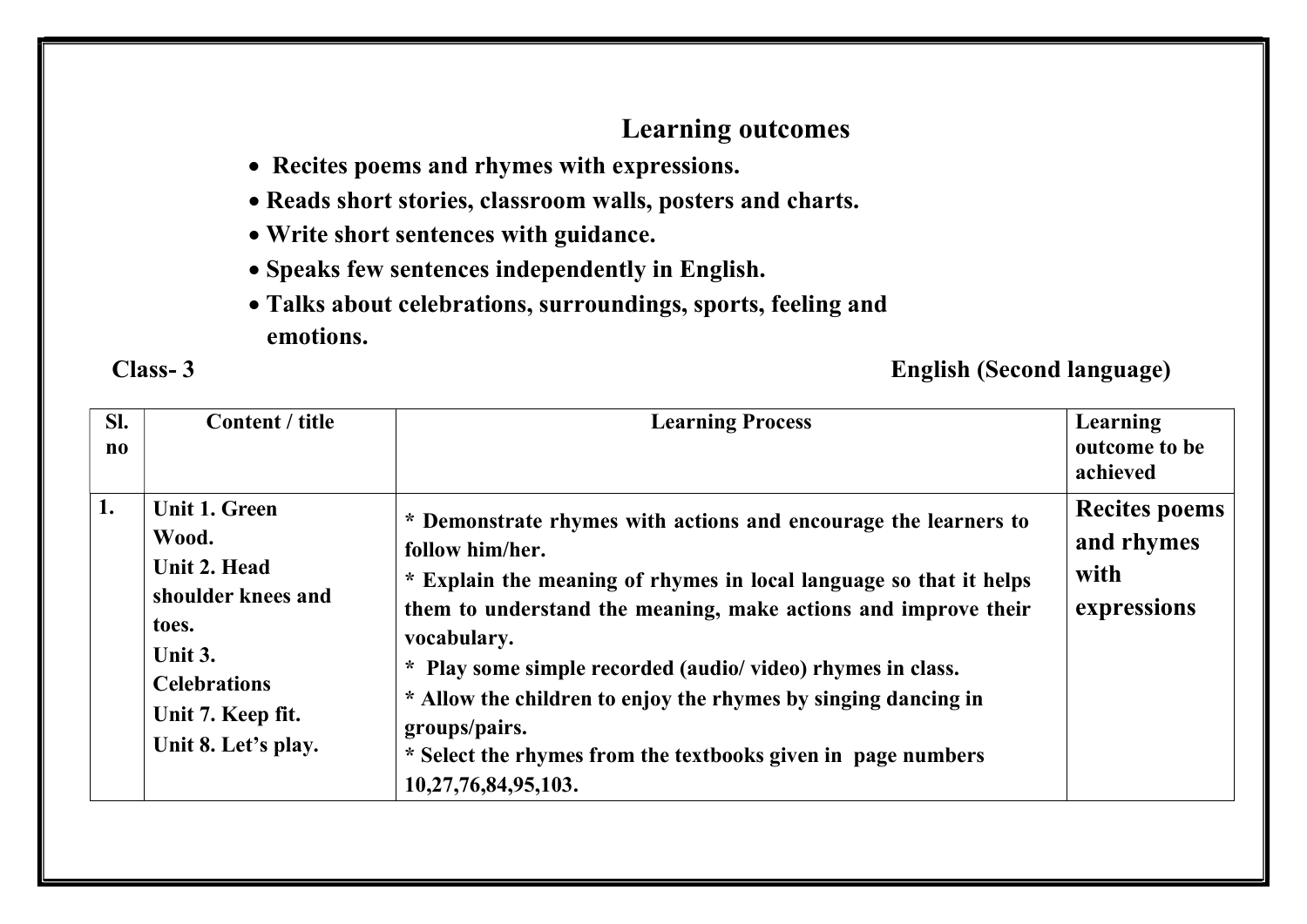|    | Unit 9. My<br>surroundings<br>Unit 10. Have fun                                                                 |                                                                                                                                                                                                                                                                                                                                                                                                                                                                                                                                                                                                                                                                                                                                                                                                                                                                                                                                                                                                                                                                                                                                                                                               |                                                                             |
|----|-----------------------------------------------------------------------------------------------------------------|-----------------------------------------------------------------------------------------------------------------------------------------------------------------------------------------------------------------------------------------------------------------------------------------------------------------------------------------------------------------------------------------------------------------------------------------------------------------------------------------------------------------------------------------------------------------------------------------------------------------------------------------------------------------------------------------------------------------------------------------------------------------------------------------------------------------------------------------------------------------------------------------------------------------------------------------------------------------------------------------------------------------------------------------------------------------------------------------------------------------------------------------------------------------------------------------------|-----------------------------------------------------------------------------|
| 2. | Unit 2. Head,<br>shoulder,<br>knees, and<br>toes.<br><b>Unit 3. Celebration</b><br>Unit 4. Things we can<br>use | * Show flashcards of words and simple sentences. Ask the learners to<br>follow the teacher in the beginning, later make them to read with the<br>guidance of the teacher/ in a peer group. Finally allow them to read<br>independently.<br>* Provide different reading materials such as short story books,<br>newspaper headlines, textbooks of lower classes and educational<br>magazines etc to the learners.<br>* Narrate a story and engage learners in a discussion. Allow them<br>to enact the rolls of their choice form the story.<br>* Narrate some simple stories by using a pictorial story chart with<br>proper pronunciation, chunk, voice modulation, action and ask the<br>learners to repea it.<br>* Divide the learners into small groups. Provide the pictorial<br>story charts and ask the learners to cook a story related to the<br>given pictorial chart.<br>* Ask the learners to read the sentences given in the form of<br>material/contents written on the classroom walls/worksheets<br>/flashcards / charts in groups and individual with the guidance of<br>the facilitator/group leader.<br>* Make use of textbook activities given in page numbers 12, 30,45. | <b>Reads short</b><br>stories,<br>classroom<br>walls, posters<br>and charts |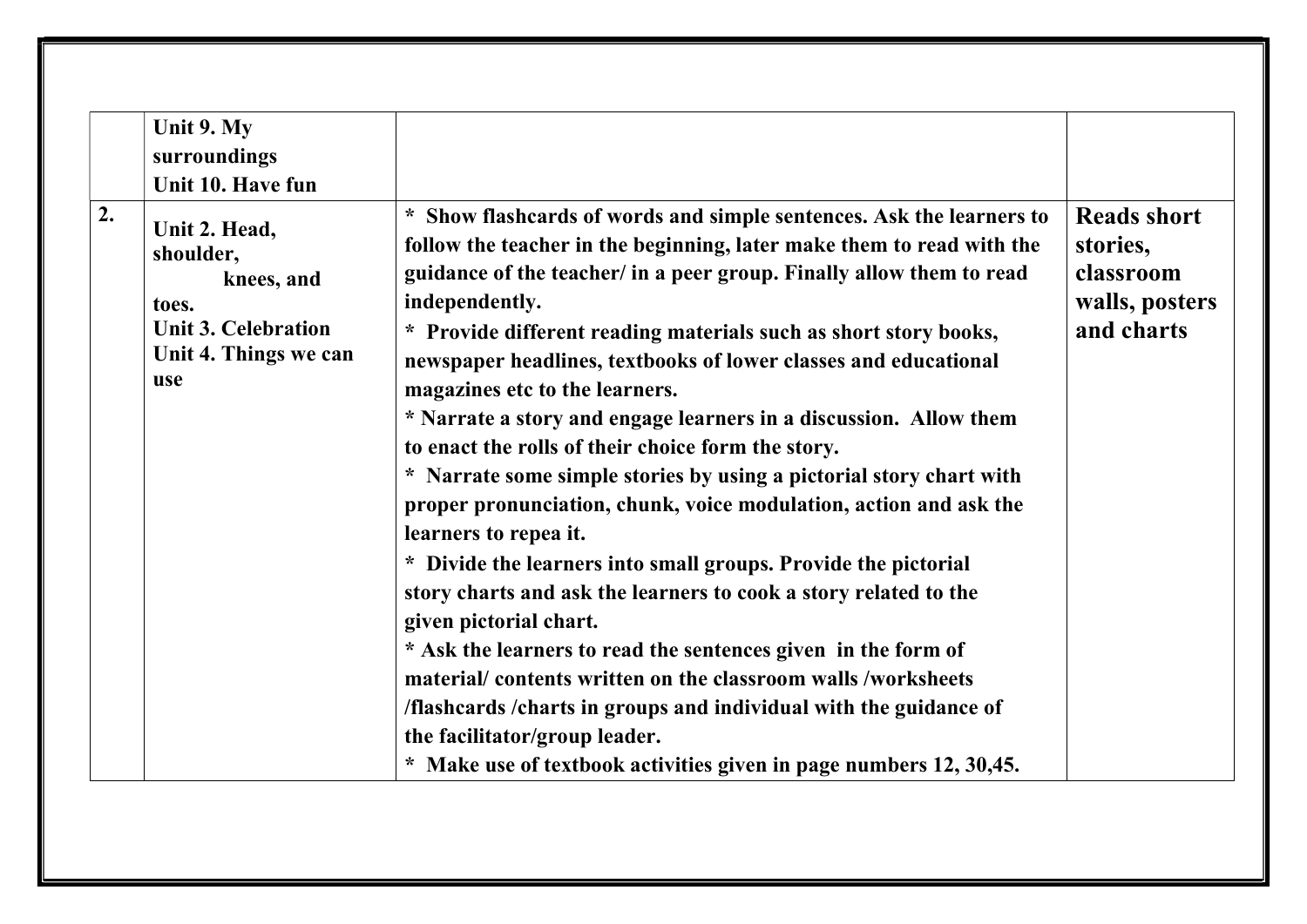| 3. | <b>Unit 1. Green</b>                         | * Give a story ask the children to write the names of the rolls.      | <b>Write short</b> |
|----|----------------------------------------------|-----------------------------------------------------------------------|--------------------|
|    | Wood.                                        | * Game: "writing name, place, animal and thing."                      | sentences          |
|    | Unit 2. Head                                 | For Example: If teacher gives the letter "L",                         | with guidance      |
|    | shoulder knees and                           | Children will write the name starting by the letter "L" LEELA,        |                    |
|    | toes.                                        | place name starting with the letter "L" LONDON, animal name           |                    |
|    | Unit 4. Things we use<br>Unit 6. Let's talk. | LION, thing LEMON. Introduce more letters and continue the game.      |                    |
|    | Unit 7. Keep fit                             | * Read out the given picture story card explaining the events. Ask    |                    |
|    | Unit 8. Let's play                           | question about the story, insist the children to write the answers on |                    |
|    |                                              | the black board/wall slate/notebook.                                  |                    |
|    |                                              | * Use the textbook activities given in page numbers 7,16,42,74,77,81. |                    |
| 4. | <b>Unit 1. Green</b>                         | * Play games where learners introduce themselves to each other in     | <b>Speaks few</b>  |
|    | Wood.                                        | pairs or groups and conduct short speaking sessions where each        | sentences          |
|    | Unit 2. Head                                 | learner describes his/her favourite game, food, fruit, animal etc in  | independently      |
|    | shoulder knees and                           | 1-2 sentences in English or home language.                            | in English         |
|    | toes.                                        | Game: "Talk in circles"                                               |                    |
|    | Unit 3.                                      | 1) Ask the learners to stand in two circles inner and outer.          |                    |
|    | <b>Celebrations</b>                          | 2) Make a pair with one from outer circle and one from the inner      |                    |
|    | Unit 4. Things we use                        | one.                                                                  |                    |
|    | Unit 5. Let's count                          | 3) Ask them to converse about his / her family. For example: his/her  |                    |
|    | Unit 6.Let'stalk                             | name, father's name, mother's name, how many brothers and sisters     |                    |
|    | Unit 7. Keep fit.                            | they have.                                                            |                    |
|    | Unit 8. Let's play.                          | 4) After they finish their task, ask them to settle in their places.  |                    |
|    | Unit 9. My                                   | 5) Call out the pairs and ask them to introduce each other to the     |                    |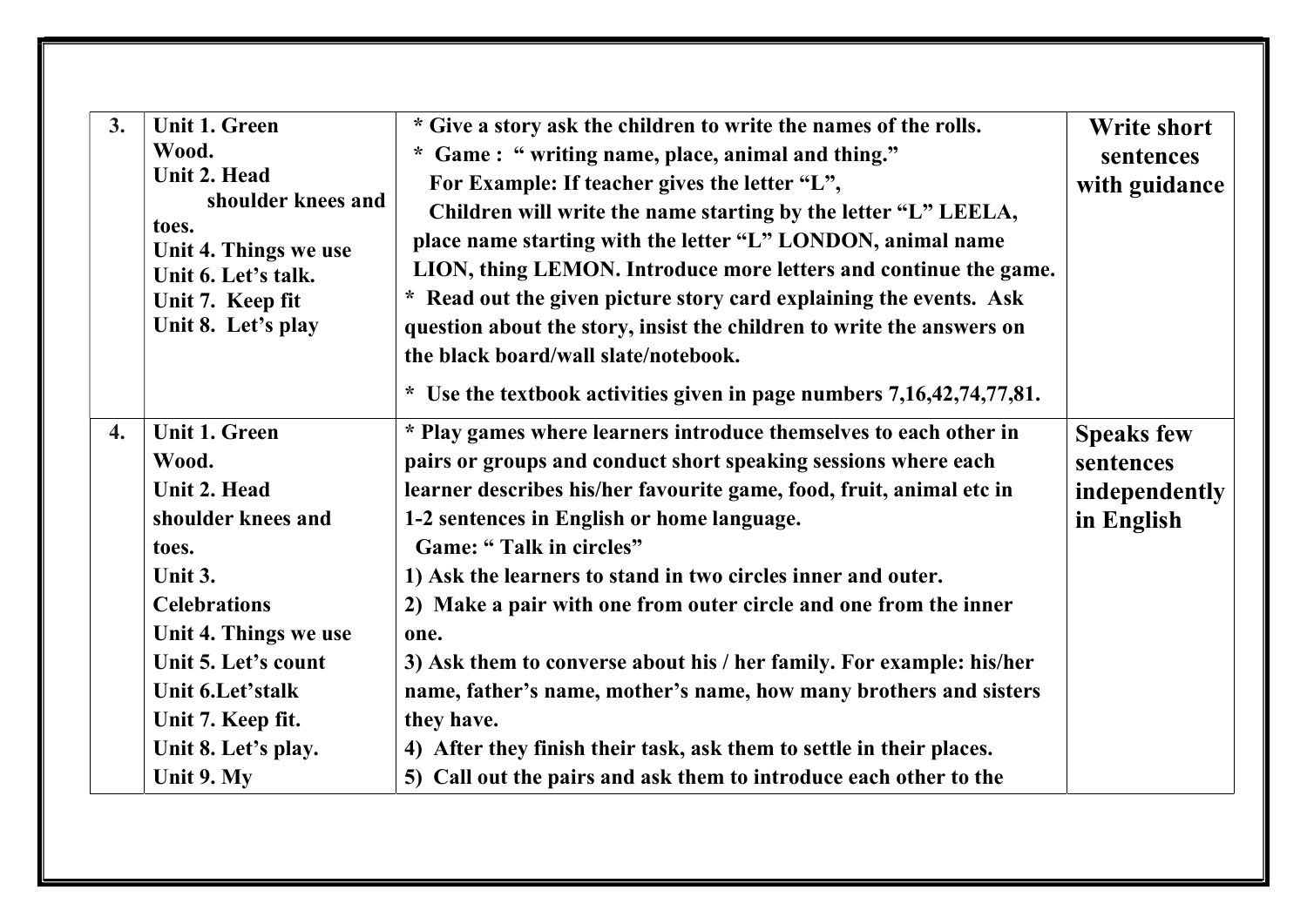|    | surroundings.         | class.                                                                 |                    |
|----|-----------------------|------------------------------------------------------------------------|--------------------|
|    | Unit 10. Have fun.    | * Encourage learners to play the match box telephone game to           |                    |
|    |                       | enhance the skill of conversation among learners.                      |                    |
|    |                       | * In special occasions like National festivals, School day             |                    |
|    |                       | celebrations, Children's day, Teacher's day etc., create an            |                    |
|    |                       | ppportunity to the children to participate in speaking activities      |                    |
|    |                       | related to the occasions.                                              |                    |
|    |                       | * Use the activities from the textbook given in page numbers 35, 45    |                    |
|    |                       | $\{o\ 52, 66, 74, 77, 87, 96, 97, 104. \}$                             |                    |
| 5. | <b>Unit 1. Green</b>  | * Elicit the names of festivals, sports, their likes and dislikes then | <b>Talks about</b> |
|    | Wood.                 | ask the learners to talk about them.                                   | celebrations,      |
|    | Unit 2. Head          | * In special occasions, For example-carnival, world environment        | surroundings,      |
|    | shoulder knees and    |                                                                        | sports, feeling    |
|    | toes.<br>Unit 3.      | lay, world hand wash day, International yoga day etc, make the         | and emotions       |
|    | <b>Celebrations</b>   | earners to converse with each other about the programmes.              |                    |
|    | Unit 4. Things we use | * In special occasions as already mentioned above and other            |                    |
|    | Unit 5. Let's count   | celebrations like cultural festivals, sports events, children should   |                    |
|    | Unit 6.Let'stalk      | be given an opportunity to organise the events in group discussion     |                    |
|    | Unit 7. Keep fit.     | and to speak about their opinion in organising the whole               |                    |
|    | Unit 8. Let's play.   | programme.                                                             |                    |
|    | Unit 9. My            | * Take the children to playground. Ask them questions regarding        |                    |
|    | surroundings.         | the surroundings they observe and elicit the answers. This will        |                    |
|    | Unit 10. Have fun.    | improve the skills of observation as well as speaking.                 |                    |
|    |                       |                                                                        |                    |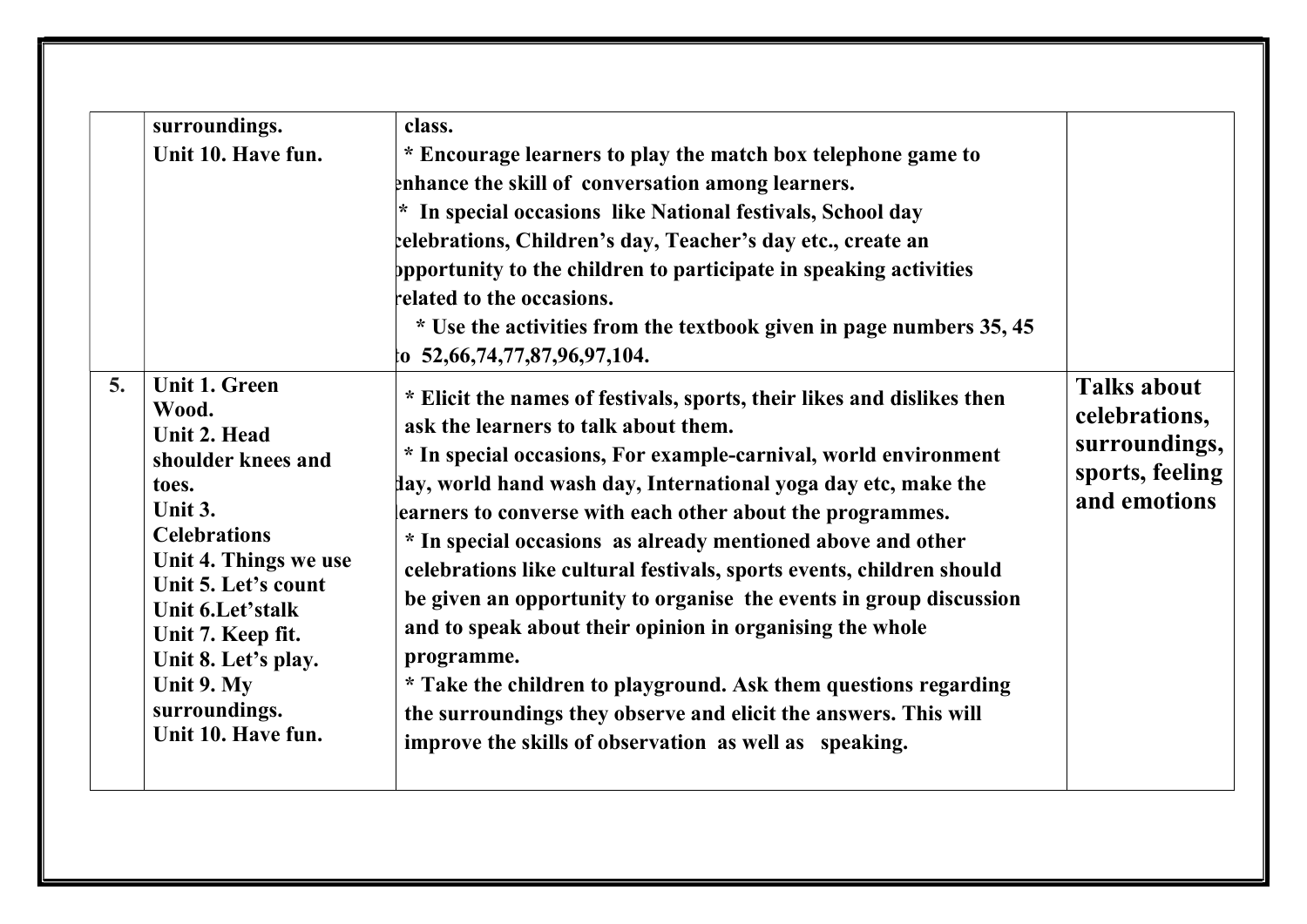| * While conducting sports activities allow the children to explain  |  |
|---------------------------------------------------------------------|--|
| the rules of the game by themselves and to talk about their team    |  |
| mates.                                                              |  |
| * Write the chits which contains names of emotions like Happy,      |  |
| Sad, Hungry, Humble, Angry, Peaceful, Surprise etc., and put them   |  |
| in a bowl. Ask the students to pick the chit and enact the emotion. |  |
| Ask others to identify those emotions and to speak few lines about  |  |
| the same. This activity can also be conducted by using emogies.     |  |
| * Use the activities from the textbook given in page numbers        |  |
| 35, 45 to 52, 66, 74, 77, 87, 96, 97, 104                           |  |

Note: All the activities discussed in this literature are suggestive and are mapped to achieve the learning outcomes of English language (SL) from class 1 to 5 for the current academic year 2021-22. Teachers has autonomy to create many such activities and learning materials along with these activities and ensure quality learning.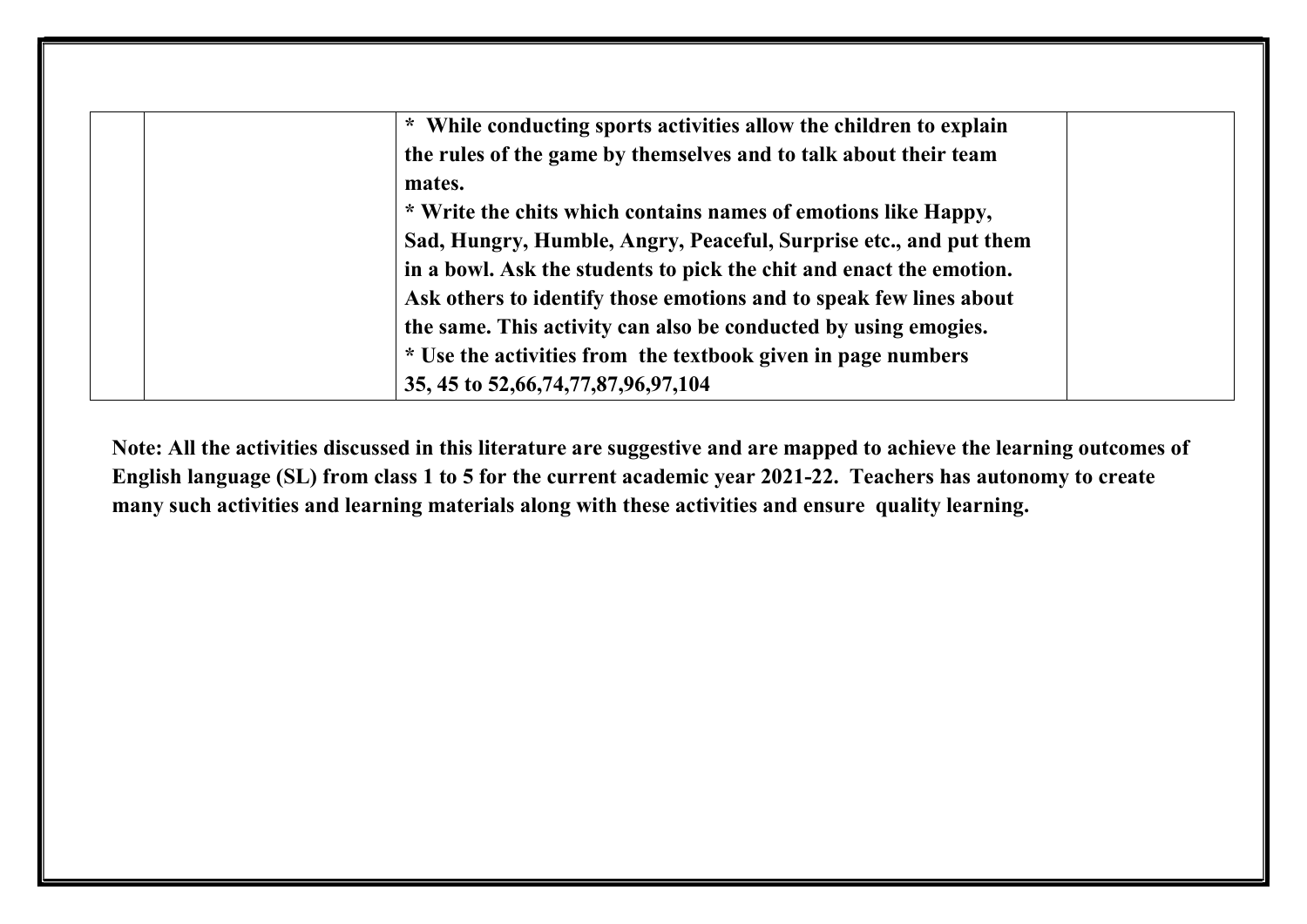### Learning outcomes

- 1. Enacts different roles in short skits with simple dialogues.
- 2. Narrates stories, videos, film and photographs.
- 3. Speaks on daily life issues e.g. conservation of water and experiences of day to day life. Visit to the zoo, going to a mela etc.
- 4. Read subtitles on TV, Book titles, News headlines, pamphlets and advertisements.
- 5. Reads printed script on the classroom walls, notice boards, posters and in advertisements.
- 6. Writes short and simple sentences independently

| <b>SI</b><br>N <sub>0</sub> | <b>Title/Content</b> | <b>Suggested Activities</b>                                | <b>Learning outcome</b><br>to be achieved |
|-----------------------------|----------------------|------------------------------------------------------------|-------------------------------------------|
| 01                          | Unit 1               | 1. Select a simple story like Hunter and Pigeons, read the | <b>Enacts different</b>                   |
|                             | Household articles   | story once / twice, prepare dialogue cards and assign      | roles in short                            |
|                             | Unit 8 Art           | roles to learners who in turn enact them. Include          | skits with                                |
|                             |                      | greetings, introduce complimenting etc in dialogue card.   | simple                                    |
|                             |                      | 2. Enact the story given in Page no 10 The Naughty         | dialogues                                 |
|                             |                      | Onion and ask the learners to practice.                    |                                           |
|                             |                      | 3. Make use of the activity from Page No 10 to 17 in the   |                                           |
|                             |                      | text book.                                                 |                                           |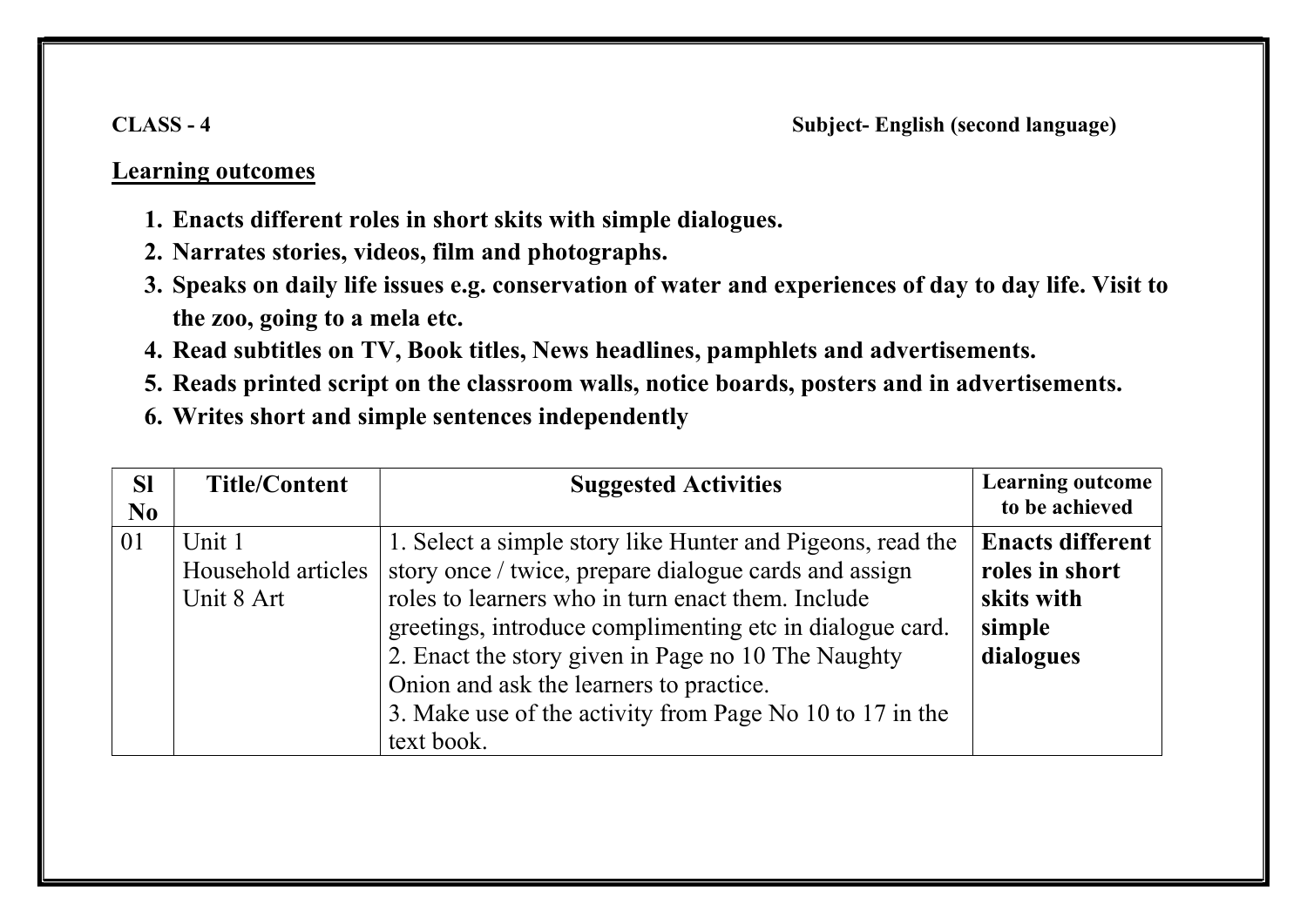|    |                                        | 4. Prepare the skit using the story a Unique painting<br>from page no 119 and 120 in the text book and guide<br>them to enact.<br>5. Use situational cards and encourage children to take<br>roles and enact the situation (market, post office, bus stop<br>$etc$ ) |                                                               |
|----|----------------------------------------|----------------------------------------------------------------------------------------------------------------------------------------------------------------------------------------------------------------------------------------------------------------------|---------------------------------------------------------------|
| 02 | Unit 2 Buildings                       | 1. Ask the learners to narrate the known story.<br>2. Provide some pictures related to a story and ask them                                                                                                                                                          | <b>Narrates</b><br>stories, videos,                           |
|    | Unit 8 Art                             | to narrate the story with the help of given pictures.                                                                                                                                                                                                                | film and                                                      |
|    |                                        | 3. Encourage them to cook a new story and narrate it.                                                                                                                                                                                                                | photographs                                                   |
|    |                                        | 4. Use the story in page numbers 119 and 120 from the<br>Unit 8 in the text book.                                                                                                                                                                                    |                                                               |
|    |                                        | 5. Complete the activities from Page Numbers 26 to 32 in                                                                                                                                                                                                             |                                                               |
|    |                                        | the text book.                                                                                                                                                                                                                                                       |                                                               |
| 03 | Unit 3<br>Environment<br>Unit 4 travel | 1. Use situational cards and ask learners to speak /recall<br>the situations /sharing their experiences on visit to a<br>zoo/fair/ travel in Metro.                                                                                                                  | <b>Speaks on daily</b><br>life issues e.g.<br>conservation of |
|    | Unit 5 Hobbies                         | 2. Complete the exercises given in page no. 34 to 39.<br>3. Sing and enjoy(page no 53 in the text book)                                                                                                                                                              | water and                                                     |
|    |                                        | 4. Use activities from page no 54 to 62,78 to 79 in the                                                                                                                                                                                                              | experiences of<br>day to day life.                            |
|    |                                        | text book.                                                                                                                                                                                                                                                           | Visit to the zoo,                                             |
|    |                                        | 5. Ask children to observe and describe the given picture.                                                                                                                                                                                                           | going to a mela                                               |
|    |                                        | 6. Show some pictures to students and ask them to write                                                                                                                                                                                                              | etc.                                                          |
|    |                                        | as many words as possible associated with each picture.                                                                                                                                                                                                              |                                                               |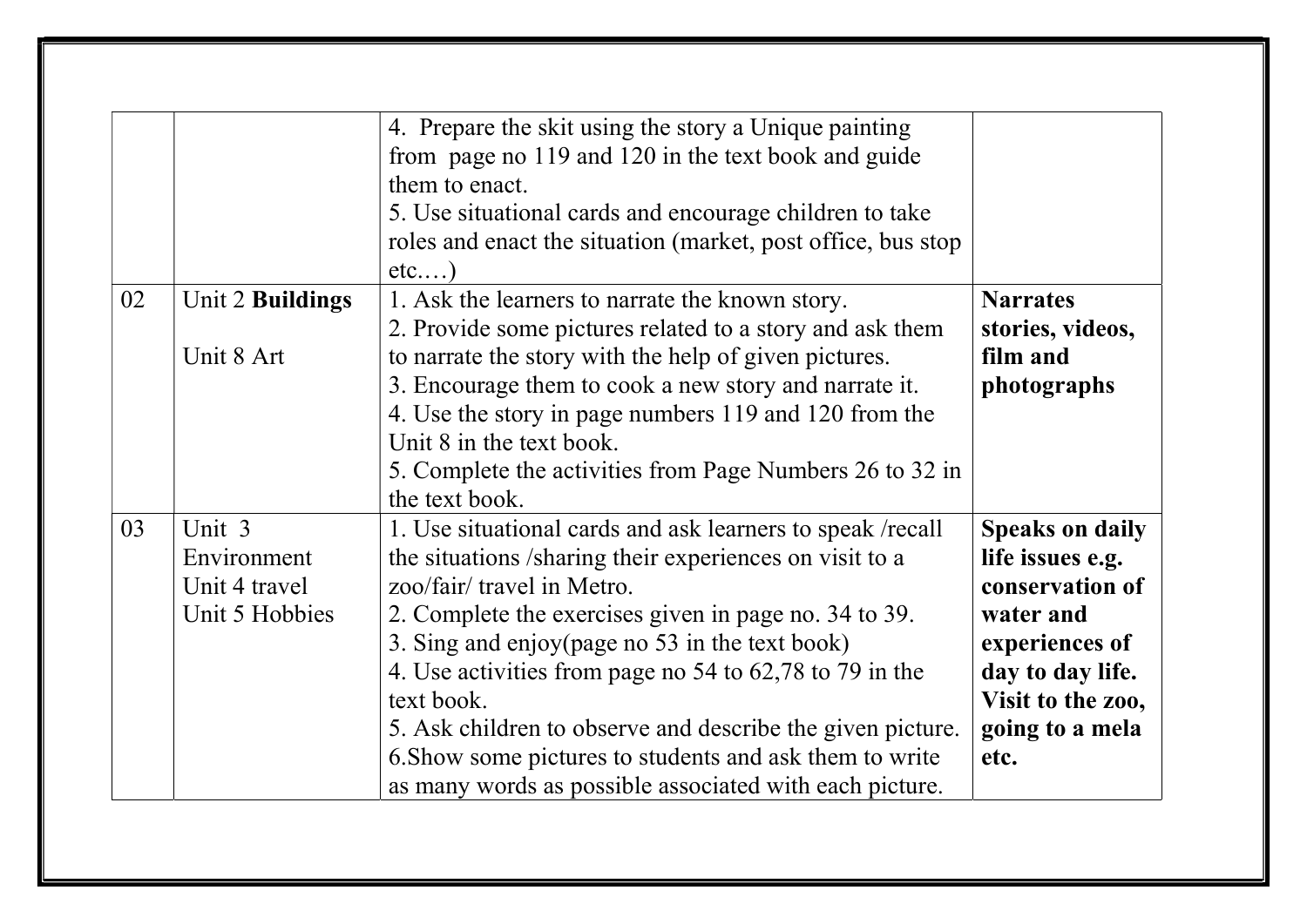| 04 | Unit 1 Household<br>articles<br>Unit 5 Hobbies | 1. Conduct the activity given in Page no 18.<br>2. Collect pamphlets, newspapers, kids' magazines, 3.<br>wrappers and read the text on them, make the learners to<br>read.<br>4. Show some pictures to students and ask them to speak<br>about them.<br>5. Introduce high frequency words (sight words) like a,<br>an, the etc. by using flash cards, charts, newspapers,<br>magazines.<br>6. Make them to read and right these words. | <b>Read subtitles</b><br>on TV, Book<br>titles, News<br>headlines,<br>pamphlets and<br>advertisements |
|----|------------------------------------------------|----------------------------------------------------------------------------------------------------------------------------------------------------------------------------------------------------------------------------------------------------------------------------------------------------------------------------------------------------------------------------------------------------------------------------------------|-------------------------------------------------------------------------------------------------------|
| 05 | Unit 7 Profession                              | 1. Invite each day some students for the first five minutes<br>to read aloud to the class, news headlines from the<br>newspaper.<br>2. Complete the activities given in Page numbers 98, 99,<br>101, 103, 104, 105 from the text book.<br>Ask children to collect different materials such as tooth<br>paste cover, soap box, chocolate wrapper etc.<br>3. Display them and ask students to read them.                                 | <b>Read subtitles</b><br>on TV, Book<br>titles, News<br>headlines,<br>pamphlets and<br>advertisements |
| 06 | Unit 8 Art<br>Unit 9 Adventure                 | 1. Conduct the activities in page numbers -<br>114, 115, 118, 122, 127, 128, 129, 131, 132, 133,<br>139,145,146,148 to 151 from the text book.<br>2. Show some picture and ask children to write a sentence<br>to each of the picture using the clues provided.                                                                                                                                                                        | <b>Writes short</b><br>and simple<br>sentences<br>independently                                       |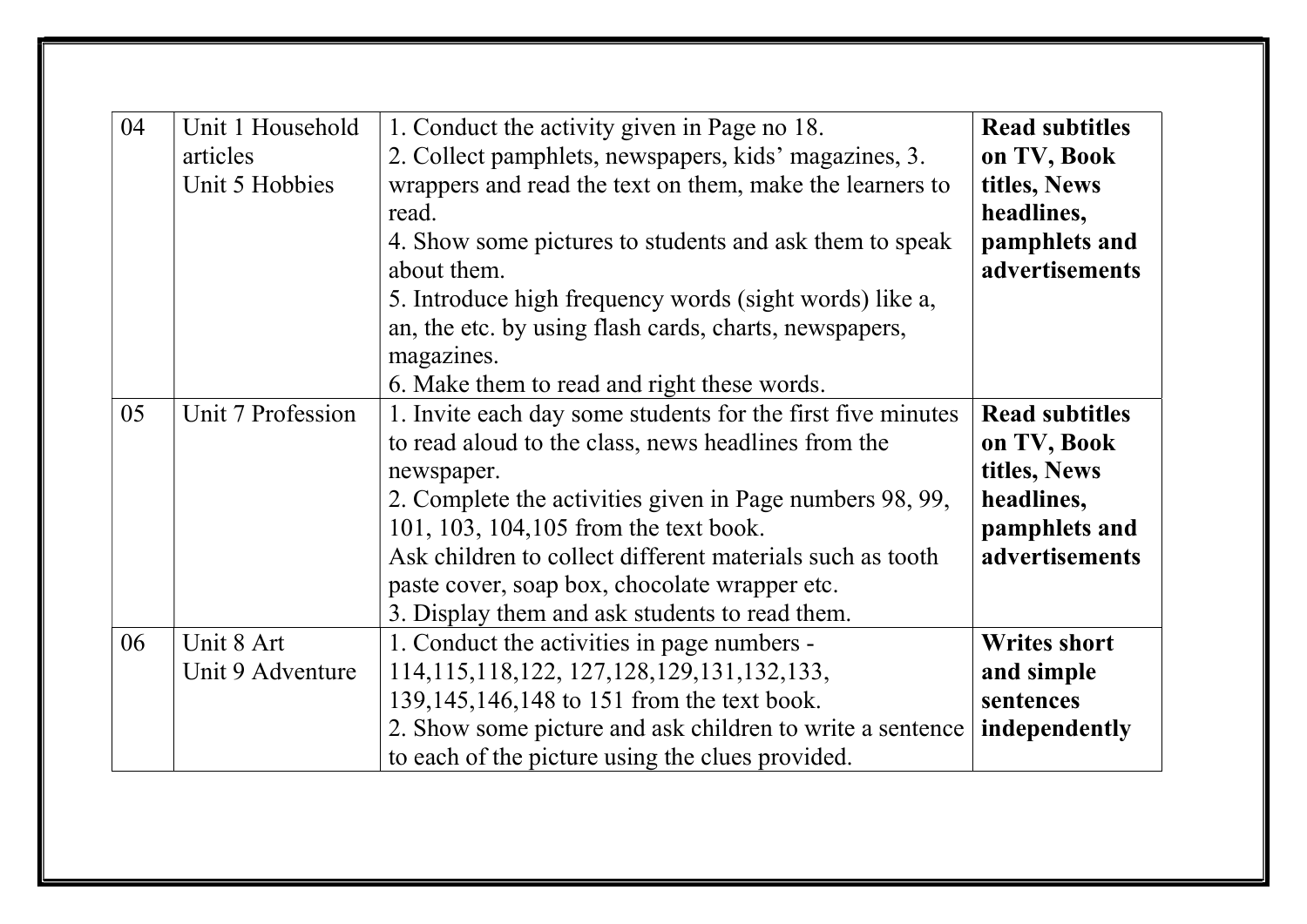Note: All the activities discussed in this literature are suggestive and are mapped to achieve the learning outcomes of English language(SL) from class 1 to 5 for the current academic year 2021-22.Teachers has autonomy to create many such activities and learning material along with these activities and ensure quality learning.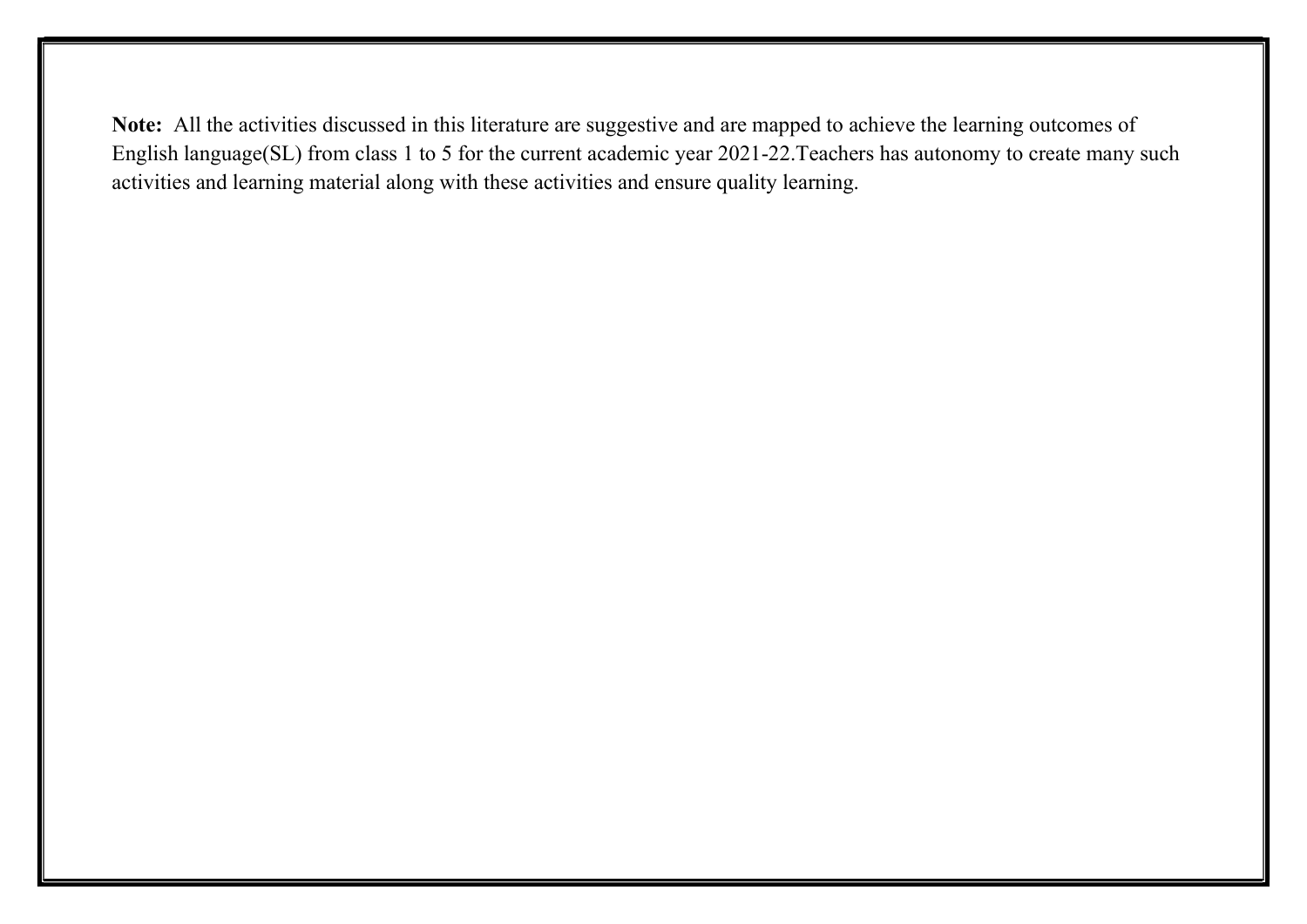#### CLASS - 5 Subject- English (second language)

#### Learning outcomes

- Understands and uses instructions in English.
- Recites and shares songs, poems, games, riddles, stories and tongue twisters.
- Answers questions based on day to day life experiences unfamiliar story, poem heard or read.
- Talks and writes about variety in food, dress, customs and festivals as read/ heard or seen.
- Uses the dictionary for reference and reads different texts.

| SI.      | <b>Title/Content</b>    | <b>Suggested Activities</b>                                                | Learning           |
|----------|-------------------------|----------------------------------------------------------------------------|--------------------|
| $\bf No$ |                         |                                                                            | outcome to         |
|          |                         |                                                                            | be achieved        |
|          | Unit 1 Love for Animals | 1. Conduct TPR activities using two step instructions. Example-Stand in    | <b>Understands</b> |
|          | Unit 4, The Boss who    | straight line and clap your hands. Nod your head and raise your hands etc. | and uses           |
|          | cares                   | Game-Simon Says                                                            | instructions       |
|          |                         | 2. Ask children to follow the instruction only given by Simon. For         | in English         |
|          |                         | example, if I say Simon says touch your head do as I say. If I give the    |                    |
|          |                         | instruction don't do it.                                                   |                    |
|          |                         | Example: Simon says touch your eyes, Simon says jump twice, Close your     |                    |
|          |                         | eyes, Turn around etc.                                                     |                    |
|          |                         | 3. Use audio announcements made in different places like Temple/Airport/   |                    |
|          |                         | Railway station/Market etc and guide them to enact the situation.          |                    |
|          |                         |                                                                            |                    |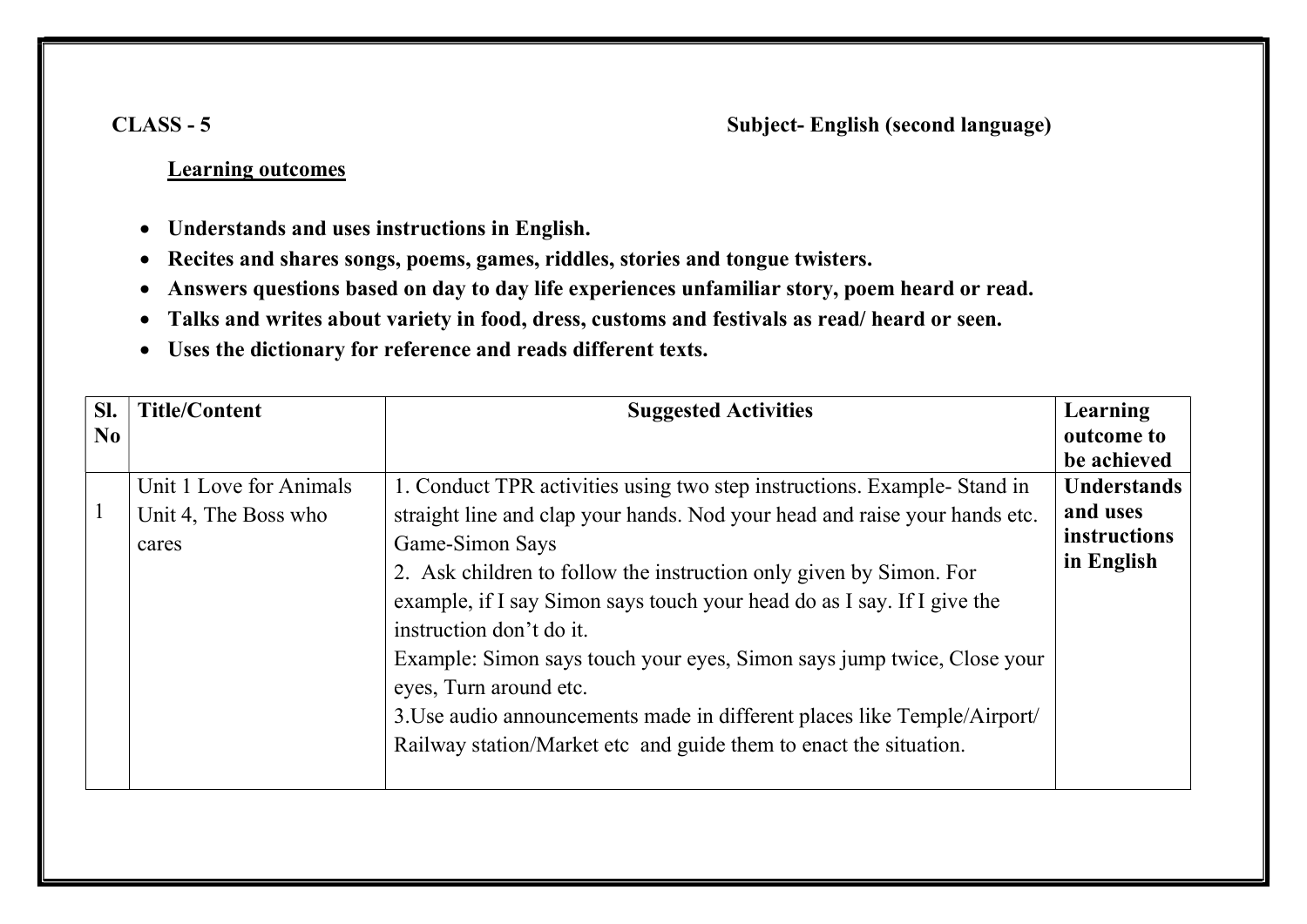| $\overline{2}$ | <b>POEMS</b>              | 1. Model and Make the learners to recite the poems with correct              | <b>Recites and</b>        |
|----------------|---------------------------|------------------------------------------------------------------------------|---------------------------|
|                | Unit 1, The Elephant      | pronunciation.                                                               | shares                    |
|                | Unit 2, Friends           | 2. Use audio and video clips of the given rhymes and make the learners to    | songs,                    |
|                | Unit 3, Tamarind          | practice.                                                                    | poems,                    |
|                | Unit 4, believe           | 3. Encourage them to narrate the summary of the Rhymes.                      | games,<br>riddles,        |
|                | Unit5, The Cow            | 4. Collect some popular and simple riddles, stories, tongue twisters and     | stories and               |
|                | Unit 6, Results and Roses | make the children to solve them with the help of given clues.                | tongue                    |
|                | Unit 7, Paper Boats       | 4. Assign one period in a week as LCA (Literary and Cultural Activities)     | twisters                  |
|                | Unit 8 my Land            | period. Teacher encourages the learners to prepare with different literary   |                           |
|                |                           | activities like sharing riddles, tongue twisters, jokes, cross word puzzles, |                           |
|                |                           | word games to develop vocabulary and share their own unique abilities in     |                           |
|                |                           | English.                                                                     |                           |
| 3              | Unit 2 True Friendship    | 1. Make group of children with different learning levels, two groups sit     | <b>Answers</b>            |
|                |                           | opposite to each other. A volunteer stands up from the group 01 and say      | questions                 |
|                |                           | yesterday I went to the market with my parents. Learners from group 02       | based on                  |
|                |                           | start asking questions in English related to volunteer visit to the market.  | day to day<br><b>life</b> |
|                |                           | The teacher will be the facilitator.                                         | experiences               |
|                |                           | 2. Activity: Telephone conversation.                                         | unfamiliar                |
|                |                           | Make students to practice talking over the phone by putting two chairs       | story, poem               |
|                |                           | back to back or by blind holding two students guide them correct way to      | heard or                  |
|                |                           | answer a phone call.                                                         | read                      |
| $\overline{4}$ | Unit 5 Shabale            | 1. Arrange the pick and speak activity, make the children to speak about     | <b>Talks and</b>          |
|                | Unit 7 A great coachman   | the topics given in the chits.                                               | writes about              |
|                |                           |                                                                              | variety in                |